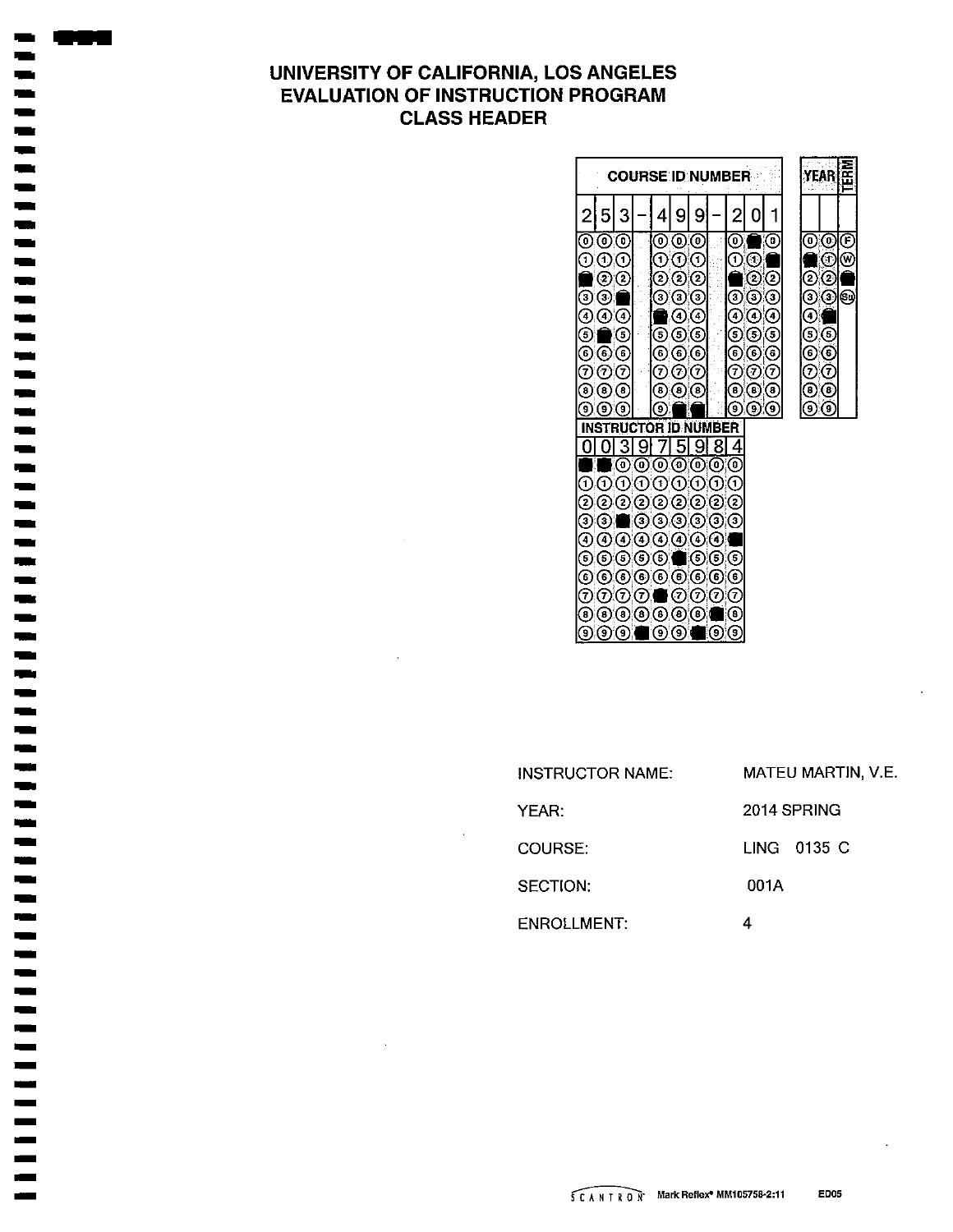## OID/Evaluation of Instruction Program CLASS SUMMARY FOR NEUROLINGUISTICS **Example 2018** Form B

|             | Instructor: MATEU MARTIN, V.E.          | ID: | 003975984     |  |
|-------------|-----------------------------------------|-----|---------------|--|
| Department: | <b>LING</b>                             |     |               |  |
|             | Course: NEUROLINGUISTICS C135           |     | ID: 253499201 |  |
| Type:       | DIS 001A                                |     |               |  |
| Enrollment: | 4                                       |     |               |  |
|             | Processed: 5 forms 125.0% response rate |     |               |  |

06-26-2014 05:06:34

17. Nonstandard Question.

| 1. Year in School<br># valid responses:              | 4         | 2. UCLA GPA<br># valid responses:                          | 4              |                |          | 3. Expected Grade<br># valid responses: |          |          |          |           | 4            |                          |                | 4. Requirement Fulfilled<br># valid responses: |      | 4        |     |  |
|------------------------------------------------------|-----------|------------------------------------------------------------|----------------|----------------|----------|-----------------------------------------|----------|----------|----------|-----------|--------------|--------------------------|----------------|------------------------------------------------|------|----------|-----|--|
| Freshman:                                            | $0.00\%$  | Below $2.0$ :                                              | $0.00\%$       |                | $A$ :    |                                         |          |          |          | 50.00 %   |              |                          | Major:         |                                                |      | 75.00 %  |     |  |
| Sophomore:                                           | $0.00\%$  | $2.0 - 2.49$ :                                             | $0.00\%$       |                | B:       |                                         |          |          |          | $0.00\%$  |              |                          |                | Related Field:                                 |      | $0.00\%$ |     |  |
| Junior:                                              | 50.00 %   | $2.5 - 2.99$ :                                             | $0.00\%$       |                | C:       |                                         |          |          |          | $0.00 \%$ |              |                          | $G.E.$ :       |                                                |      | $0.00\%$ |     |  |
| Senior:                                              | 50.00 %   | $3.0 - 3.49$ :                                             | 50.00 %        |                | D:       |                                         |          |          |          | $0.00 \%$ |              |                          | None:          |                                                |      | 25.00 %  |     |  |
| Graduate:                                            | $0.00\%$  | $3.5 +$ :                                                  | 50.00 %        |                | F:       |                                         |          |          |          | $0.00\%$  |              |                          |                |                                                |      |          |     |  |
| Other:                                               | $0.00\%$  | Not Established                                            | $0.00\%$       |                | P:       |                                         |          |          |          | $0.00 \%$ |              |                          |                |                                                |      |          |     |  |
|                                                      |           |                                                            |                |                | NP:      |                                         |          |          |          | $0.00\%$  |              |                          |                |                                                |      |          |     |  |
|                                                      |           |                                                            |                |                | $?$ :    |                                         |          |          |          | 50.00 %   |              |                          |                |                                                |      |          |     |  |
|                                                      |           |                                                            |                |                |          |                                         |          |          |          |           |              |                          |                |                                                |      |          |     |  |
|                                                      |           |                                                            |                | Not Low        |          |                                         |          | Medium   |          |           |              | High                     | N <sub>0</sub> |                                                |      |          | Std |  |
|                                                      | Questions |                                                            | Appl           |                | 2        |                                         |          | 5        | 6        |           | 8            | 9                        | Rsp            | Rsp                                            | Mean | Mdn      | Dev |  |
|                                                      |           | 5. The T.A. was knowledgeable about the material.          | $\overline{0}$ | $\Omega$       |          |                                         |          |          |          |           |              | 3                        | $\mathbf{0}$   | 5                                              | 8.60 | 9.00     | 0.5 |  |
| 6. The T.A. was concerned about student learning.    |           |                                                            | $\theta$       | $\overline{0}$ | $\theta$ |                                         | $\theta$ |          | $\Omega$ | $\Omega$  | $\theta$     | 5                        | $\mathbf{0}$   | 5                                              | 9.00 | 9.00     | 0.0 |  |
|                                                      |           | 7. Section presentations were well prepared and organized. | $\overline{0}$ | $\Omega$       | $\Omega$ | $\Omega$                                | $\Omega$ | $\Omega$ | $\Omega$ | $\Omega$  | $\theta$     | 5                        | $\theta$       | -5                                             | 9.00 | 9.00     | 0.0 |  |
| 8. The T.A. expanded on course ideas.                |           |                                                            | $\overline{0}$ | $\theta$       | $\Omega$ | $\Omega$                                | $\theta$ | $\Omega$ | $\Omega$ | $\theta$  |              | $\overline{4}$           | $\mathbf{0}$   | -5                                             | 8.80 | 9.00     | 0.4 |  |
| 9. Students felt welcome in seeking help.            |           |                                                            | $\mathbf{0}$   | $\Omega$       | $\Omega$ | $\Omega$                                | $\theta$ | $\theta$ | $\Omega$ | $\Omega$  | $\theta$     | $\overline{\phantom{0}}$ | $\mathbf{0}$   | .5                                             | 9.00 | 9.00     | 0.0 |  |
|                                                      |           | 10. The teaching assistant had good communication skills.  | $\overline{0}$ | $\Omega$       | $\Omega$ | $\Omega$                                | $\theta$ | $\theta$ | $\theta$ | $\Omega$  | $\theta$     | 5                        | $\theta$       | -5                                             | 9.00 | 9.00     | 0.0 |  |
| 11. Value of the sections justified time and effort. |           |                                                            | $\overline{0}$ | $\overline{0}$ | $\Omega$ |                                         | $\theta$ |          | $\Omega$ | $\theta$  |              | $\overline{4}$           | $\mathbf{0}$   | -5                                             | 8.80 | 9.00     | 0.4 |  |
| 12. Your overall rating of the T.A.                  |           |                                                            | $\Omega$       | $\overline{0}$ | $\Omega$ | $\Omega$                                | $\Omega$ | $\theta$ | $\Omega$ | $\theta$  | $\theta$     | 5                        | $\mathbf{0}$   | 5                                              | 9.00 | 9.00     | 0.0 |  |
| 13. Nonstandard Question.                            |           |                                                            | $\Omega$       | $\overline{0}$ | $\theta$ | $\theta$                                | $\theta$ | $\theta$ | $\theta$ | $\theta$  | $\theta$     | $\mathbf{0}$             | 5              | $\overline{0}$                                 | 0.00 | 0.00     | 0.0 |  |
| 14. Nonstandard Question.                            |           |                                                            | $\Omega$       | 0              | $\Omega$ |                                         | $\Omega$ | $\Omega$ | $\Omega$ | $\Omega$  | $\theta$     | $\theta$                 | 5              | $\Omega$                                       | 0.00 | 0.00     | 0.0 |  |
| 15. Nonstandard Question.                            |           |                                                            | 0              |                |          |                                         | $\Omega$ |          | $\Omega$ | $\theta$  | $\mathbf{0}$ | $\mathbf{0}$             | 5              | $\Omega$                                       | 0.00 | 0.00     | 0.0 |  |
| 16. Nonstandard Question.                            |           |                                                            | $\theta$       |                |          |                                         | $\theta$ |          | $\Omega$ |           | $\Omega$     |                          | 5              | $\theta$                                       | 0.00 | 0.00     | 0.0 |  |

| 18. Nonstandard Question.                  |             | $\theta$ |          |  |        | $\Omega$ | $\Omega$ | $\theta$ |      | 5 | $\theta$ | 0.00           | 0.00 | 0.0          |
|--------------------------------------------|-------------|----------|----------|--|--------|----------|----------|----------|------|---|----------|----------------|------|--------------|
| Course Characteristics                     | Not<br>Appl |          | Low      |  | Medium |          |          |          | High |   |          | $\#No$<br>Resp |      | #Val<br>Resp |
| 19. Difficulty (Relative to Other Courses) |             |          |          |  |        |          |          |          |      |   |          |                |      |              |
| 20. Workload/Pace Was                      |             |          | $\Omega$ |  |        |          |          |          |      |   |          |                |      |              |
| 21. Integration of Section with Course was |             |          |          |  |        |          |          |          |      |   |          |                |      |              |
| 22. Texts, Required Readings               |             |          | $^{(1)}$ |  |        |          |          |          |      |   |          |                |      |              |
| 23. Homework Assignments                   |             |          |          |  |        |          |          |          |      |   |          |                |      |              |
| 24. Graded Materials, Examinations         |             |          |          |  |        |          |          |          |      |   |          |                |      |              |
| 25. Lecture Presentations                  |             |          | 0        |  |        |          |          |          |      |   |          |                |      |              |
| 26. Class Discussions                      |             |          |          |  |        |          |          |          |      |   |          |                |      |              |

0 0 0 0 0

 $0\qquad 0\qquad 0$ 

0 0 0 0 0 0 5 0

0 5 0 0.00 0.00 0.0

0.0 0.0

0.00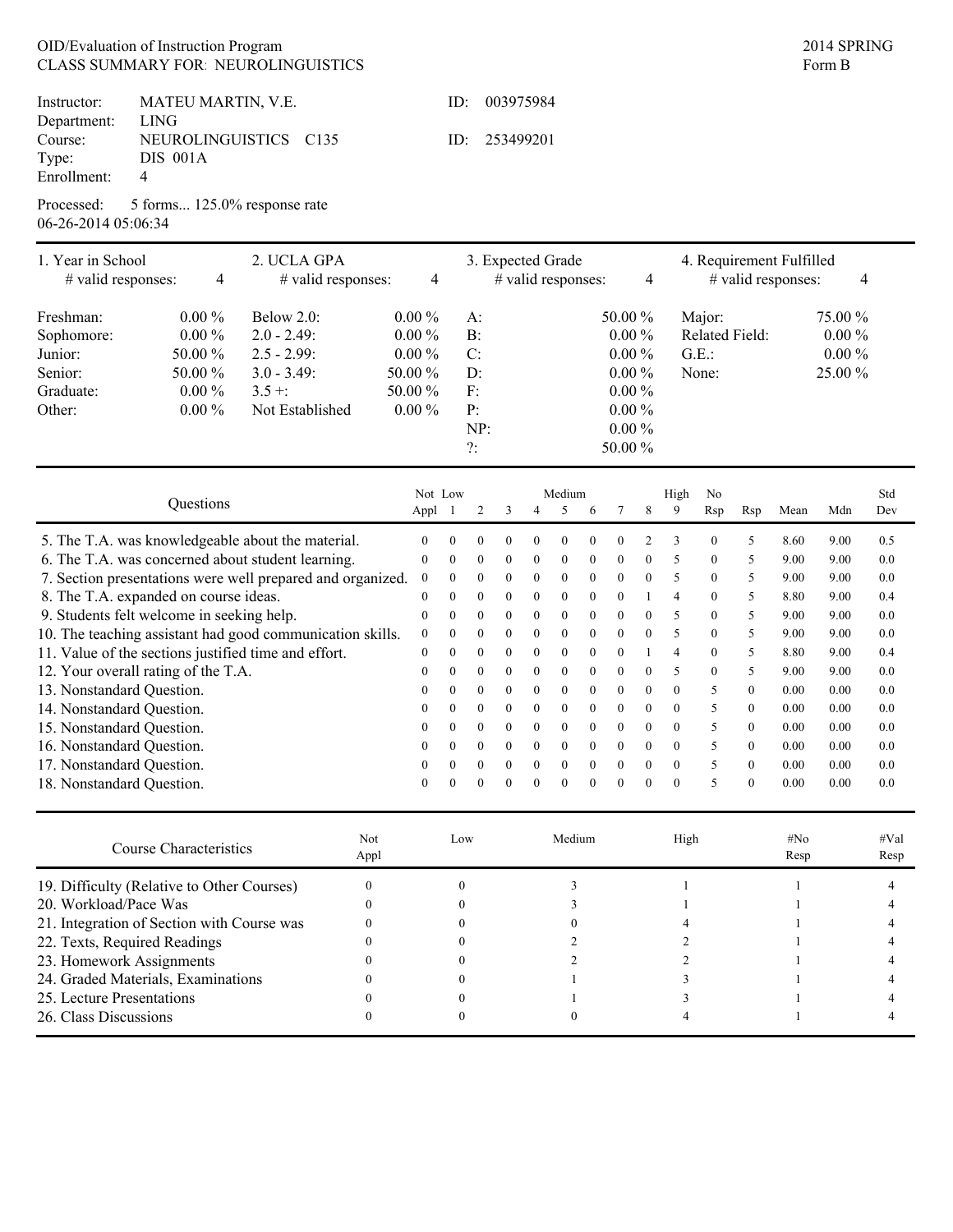| <b>EVALUATION OF INSTRUCTION PROGRAM</b><br><b>COURSE INFORMATION</b><br><b>BACKGROUND INFORMATION</b><br>1. Year in School<br>$\bigcirc$ Sophomore<br>$\bigcap$ Freshman<br>) Junior<br>Matey<br>$\bigcirc$ Graduate<br>$\bigcirc$ Other<br><b>TEACHING ASSISTANT (T.A.)</b><br>2. UCLA GPA<br>$\bigcirc$ 2.0 - 2.49<br>$\bigcirc$ 2.5 - 2.99<br>Ling 135<br>Not<br>established<br>$3.5 +$<br>COURSE<br>3. Expected Grade<br>$\bigcirc$ D<br>$\bigcirc$ c<br>$\bigcirc$ F<br>$\bigcirc$ в<br>$\bigcirc$ NP<br>6/6/14<br>$\bigcap$ ?<br>4. What requirements does this course fulfill? | <b>COURSE ID NUMBER</b><br>$5\overline{\smash{\big)}\,}$<br>4 9<br>$\mathbf{r}$<br>19<br>2 0 <br><u>මල</u><br>⊚∣⊙∣⊙<br>$\circledcirc$<br>⊙<br>$\overline{\textcircled{\scriptsize{0}}}$<br>00<br>⊙<br>⊚<br>01010<br>಄ ② ②<br>② ②<br>ම(ව<br>000000<br>಄಄಄<br>ெ<br>00<br>3<br>$\odot$<br>಄<br>$\circledcirc$<br>❀<br>◉<br>⊙<br>$\left( 4\right)$<br>(6 6 6 1<br>⊚ ⊚<br>66<br>(5)<br>$\odot$<br>⊙∣⊙<br>⊚ ⊙<br>(6) |
|----------------------------------------------------------------------------------------------------------------------------------------------------------------------------------------------------------------------------------------------------------------------------------------------------------------------------------------------------------------------------------------------------------------------------------------------------------------------------------------------------------------------------------------------------------------------------------------|----------------------------------------------------------------------------------------------------------------------------------------------------------------------------------------------------------------------------------------------------------------------------------------------------------------------------------------------------------------------------------------------------------------|
|                                                                                                                                                                                                                                                                                                                                                                                                                                                                                                                                                                                        |                                                                                                                                                                                                                                                                                                                                                                                                                |
|                                                                                                                                                                                                                                                                                                                                                                                                                                                                                                                                                                                        |                                                                                                                                                                                                                                                                                                                                                                                                                |
|                                                                                                                                                                                                                                                                                                                                                                                                                                                                                                                                                                                        |                                                                                                                                                                                                                                                                                                                                                                                                                |
|                                                                                                                                                                                                                                                                                                                                                                                                                                                                                                                                                                                        |                                                                                                                                                                                                                                                                                                                                                                                                                |
|                                                                                                                                                                                                                                                                                                                                                                                                                                                                                                                                                                                        |                                                                                                                                                                                                                                                                                                                                                                                                                |
|                                                                                                                                                                                                                                                                                                                                                                                                                                                                                                                                                                                        |                                                                                                                                                                                                                                                                                                                                                                                                                |
|                                                                                                                                                                                                                                                                                                                                                                                                                                                                                                                                                                                        |                                                                                                                                                                                                                                                                                                                                                                                                                |
|                                                                                                                                                                                                                                                                                                                                                                                                                                                                                                                                                                                        |                                                                                                                                                                                                                                                                                                                                                                                                                |
|                                                                                                                                                                                                                                                                                                                                                                                                                                                                                                                                                                                        |                                                                                                                                                                                                                                                                                                                                                                                                                |
|                                                                                                                                                                                                                                                                                                                                                                                                                                                                                                                                                                                        | <u>ଚାତାତା</u><br>⊙∣ල<br>$\widehat{G}$                                                                                                                                                                                                                                                                                                                                                                          |
|                                                                                                                                                                                                                                                                                                                                                                                                                                                                                                                                                                                        | $\circledast$<br>® ®<br>(® டு<br>$^\circledR$<br>$\left( \mathbf{8}\right)$<br>ίB)                                                                                                                                                                                                                                                                                                                             |
| ◯ Related Field<br>$\bigcirc$ G.E. $\bigcirc$ None                                                                                                                                                                                                                                                                                                                                                                                                                                                                                                                                     | $\circledcirc$<br>ெ<br>டு<br>ົງ<br>΄9.<br>ിൈ                                                                                                                                                                                                                                                                                                                                                                   |
| <b>STANS CONTRACTS EX NOTE PERCIPION VALUE AND THE STANDARD OF A STATE OF A STATE OF A STATE OF A STATE OF A STATE</b><br>Your careful and candid evaluation is important. Student course evaluations provide<br>feedback to the teaching assistant to help improve teaching and they provide<br>information for teaching assistant evaluation. Summaries of these evaluations are<br>returned to the teaching assistant and to the department chair. Please provide<br>thoughtful and constructive comments regarding the teaching assistant and course on<br>the back of this sheet. | Low or Infrequently<br>High or Frequently<br>Very Low or Never<br>Not Applicable<br>Average                                                                                                                                                                                                                                                                                                                    |
| To What Extent Do You Feel That:                                                                                                                                                                                                                                                                                                                                                                                                                                                                                                                                                       |                                                                                                                                                                                                                                                                                                                                                                                                                |
| 5. TEACHING ASSISTANT KNOWLEDGE The T.A. was knowledgeable about the material.                                                                                                                                                                                                                                                                                                                                                                                                                                                                                                         | @00000000@                                                                                                                                                                                                                                                                                                                                                                                                     |
| 6. TEACHING ASSISTANT CONCERN The T.A. was concerned about student learning.                                                                                                                                                                                                                                                                                                                                                                                                                                                                                                           | <b>@①②③④⑤⑥⑦⑧●</b>                                                                                                                                                                                                                                                                                                                                                                                              |
| 7. ORGANIZATION Section presentations were well prepared and organized.                                                                                                                                                                                                                                                                                                                                                                                                                                                                                                                | <b>@00000000@</b>                                                                                                                                                                                                                                                                                                                                                                                              |
| 8. SCOPE The teaching assistant expanded on course ideas.                                                                                                                                                                                                                                                                                                                                                                                                                                                                                                                              | <b>®⊙©⊙⊙©©⊙®●</b>                                                                                                                                                                                                                                                                                                                                                                                              |
| 9. INTERACTION Students felt welcome in seeking help in or outside of class.                                                                                                                                                                                                                                                                                                                                                                                                                                                                                                           | <b>@0000000®</b>                                                                                                                                                                                                                                                                                                                                                                                               |
| 10. COMMUNICATION SKILLS The teaching assistant had good communication skills.                                                                                                                                                                                                                                                                                                                                                                                                                                                                                                         | <b>@00000000@</b>                                                                                                                                                                                                                                                                                                                                                                                              |
| 11. VALUE The overall value of the sections justified your time and effort.                                                                                                                                                                                                                                                                                                                                                                                                                                                                                                            | @00000000@                                                                                                                                                                                                                                                                                                                                                                                                     |
| 12. OVERALL What is your overall rating of the teaching assistant?                                                                                                                                                                                                                                                                                                                                                                                                                                                                                                                     | $\blacksquare$ $\lhd$ $\lhd$ $\lhd$ $\lhd$ $\lhd$ $\lhd$ $\lhd$ $\lhd$ $\lhd$                                                                                                                                                                                                                                                                                                                                  |
|                                                                                                                                                                                                                                                                                                                                                                                                                                                                                                                                                                                        | $\overline{\mathfrak{B}}\oplus\mathfrak{O}$ 2 3 4 6 6 7 8 9                                                                                                                                                                                                                                                                                                                                                    |
|                                                                                                                                                                                                                                                                                                                                                                                                                                                                                                                                                                                        | <b>@OQ@@@@O@</b>                                                                                                                                                                                                                                                                                                                                                                                               |
|                                                                                                                                                                                                                                                                                                                                                                                                                                                                                                                                                                                        | ®000000000                                                                                                                                                                                                                                                                                                                                                                                                     |
|                                                                                                                                                                                                                                                                                                                                                                                                                                                                                                                                                                                        | <b>@O②③④⑤⑥⑦⑧⑨</b>                                                                                                                                                                                                                                                                                                                                                                                              |
|                                                                                                                                                                                                                                                                                                                                                                                                                                                                                                                                                                                        | @000066000                                                                                                                                                                                                                                                                                                                                                                                                     |
|                                                                                                                                                                                                                                                                                                                                                                                                                                                                                                                                                                                        | <b>⑭①②③④⑤⑥⑦⑧⑨</b>                                                                                                                                                                                                                                                                                                                                                                                              |
|                                                                                                                                                                                                                                                                                                                                                                                                                                                                                                                                                                                        |                                                                                                                                                                                                                                                                                                                                                                                                                |
|                                                                                                                                                                                                                                                                                                                                                                                                                                                                                                                                                                                        | <b>WEDIUM</b><br>$\bigcirc$ High                                                                                                                                                                                                                                                                                                                                                                               |
|                                                                                                                                                                                                                                                                                                                                                                                                                                                                                                                                                                                        | $\bigcirc$ TOO MUCH<br>ABOUT RIGHT                                                                                                                                                                                                                                                                                                                                                                             |
| $\bigcirc$ LOW<br>$\bigcirc$ N/A<br>19. DIFFICULTY (RELATIVE TO OTHER COURSES)                                                                                                                                                                                                                                                                                                                                                                                                                                                                                                         |                                                                                                                                                                                                                                                                                                                                                                                                                |
| $\bigcirc$ TOO SLOW<br>$\bigcirc$ N/A<br>20. WORKLOAD/PACE WAS                                                                                                                                                                                                                                                                                                                                                                                                                                                                                                                         |                                                                                                                                                                                                                                                                                                                                                                                                                |
| $\bigcirc$ POOR<br>$\bigcirc$ N/A<br>21. INTEGRATION OF SECTION WITH COURSE WAS                                                                                                                                                                                                                                                                                                                                                                                                                                                                                                        | <b>EXCELLENT</b><br>$\bigcirc$ AVERAGE<br>EXCELLENT                                                                                                                                                                                                                                                                                                                                                            |
| $\bigcirc$ POOR<br>$\bigcirc$ N/A<br>22. TEXTS, REQUIRED READINGS<br>$\bigcirc$ POOR                                                                                                                                                                                                                                                                                                                                                                                                                                                                                                   | $\bigcirc$ AVERAGE<br><b>EXCELLENT</b><br>◯ AVERAGE                                                                                                                                                                                                                                                                                                                                                            |
| $\bigcirc$ N/A<br>23. HOMEWORK ASSIGNMENTS<br>$\bigcirc$ POOR<br>$\bigcirc$ N/A                                                                                                                                                                                                                                                                                                                                                                                                                                                                                                        | <b>B</b> EXCELLENT<br>$\bigcirc$ AVERAGE                                                                                                                                                                                                                                                                                                                                                                       |
| 24. GRADED MATERIALS, EXAMINATIONS<br>$\bigcirc$ poor<br>$\bigcirc$ N/A<br>25. LECTURE PRESENTATIONS                                                                                                                                                                                                                                                                                                                                                                                                                                                                                   | ◯ AVERAGE<br><b>@</b> EXCELLENT                                                                                                                                                                                                                                                                                                                                                                                |
|                                                                                                                                                                                                                                                                                                                                                                                                                                                                                                                                                                                        | YOUR VIEW OF SECTION CHARACTERISTICS                                                                                                                                                                                                                                                                                                                                                                           |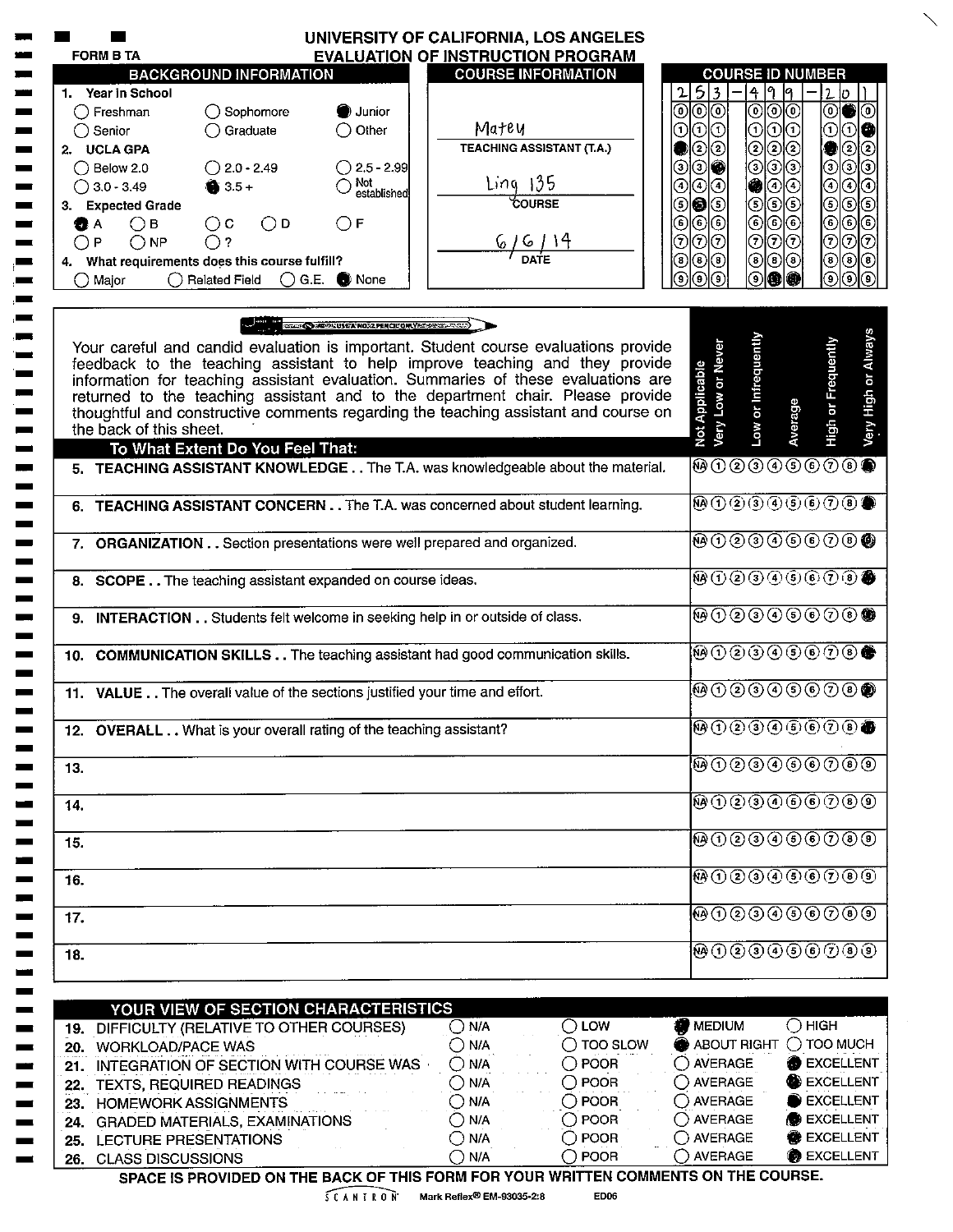Victoria is niterally the best 7A Jive ever had. She is so extremely neipful and will nesitates to expand thiroughly on her answers to my questions. and she amoss goes above and beyond her role as a TA and is very welcoming and encouraging. Going to her office hours is always extremely helpful. She has a lovely personality as well. Best TA ever!

NOTE: Each year, the Academic Senate Committee on Teaching gives awards to outstanding faculty and teaching assistants. If you wish to nominate an instructor or teaching assistant for such an award, please contact the instructor's department.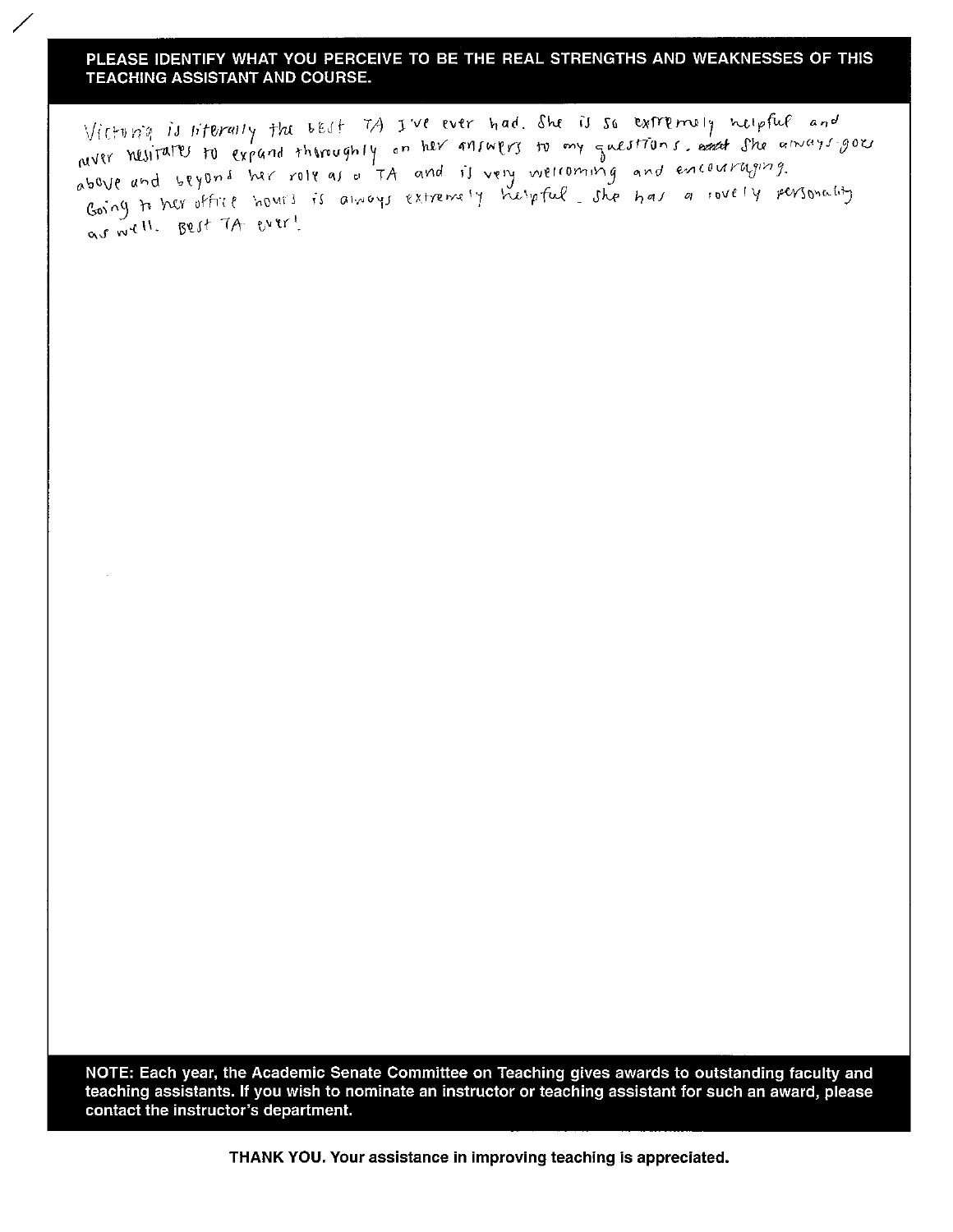|       | UNIVERSITY OF CALIFORNIA, LOS ANGELES                                                                                                                                                                                                                                                                                                                                                                                                                                                                                   |                                                                                                                                                                                                                                                                                                                                                     |
|-------|-------------------------------------------------------------------------------------------------------------------------------------------------------------------------------------------------------------------------------------------------------------------------------------------------------------------------------------------------------------------------------------------------------------------------------------------------------------------------------------------------------------------------|-----------------------------------------------------------------------------------------------------------------------------------------------------------------------------------------------------------------------------------------------------------------------------------------------------------------------------------------------------|
|       | <b>FORM B TA</b><br><b>EVALUATION OF INSTRUCTION PROGRAM</b>                                                                                                                                                                                                                                                                                                                                                                                                                                                            |                                                                                                                                                                                                                                                                                                                                                     |
|       | <b>COURSE INFORMATION</b><br><b>BACKGROUND INFORMATION</b>                                                                                                                                                                                                                                                                                                                                                                                                                                                              | <b>COURSE ID NUMBER</b>                                                                                                                                                                                                                                                                                                                             |
|       | 1. Year in School                                                                                                                                                                                                                                                                                                                                                                                                                                                                                                       | $\frac{2}{5}$<br>19 19<br>4<br>alo                                                                                                                                                                                                                                                                                                                  |
|       | $\bigcirc$ Sophomore<br>Junior<br>$\bigcap$ Freshman                                                                                                                                                                                                                                                                                                                                                                                                                                                                    | මුල<br>© ⊙ ⊙ <br>ଭା<br>◉                                                                                                                                                                                                                                                                                                                            |
|       | $\bigcirc$ Graduate<br>Other<br>Materi<br>$\bigcirc$ Senior<br><b>TEACHING ASSISTANT (T.A.)</b>                                                                                                                                                                                                                                                                                                                                                                                                                         | © © ©<br>010<br>၈<br>⊙                                                                                                                                                                                                                                                                                                                              |
|       | 2. UCLA GPA                                                                                                                                                                                                                                                                                                                                                                                                                                                                                                             | ଡାହାତ<br>$\mathbf{2}$<br>Ͽ∣ઉ                                                                                                                                                                                                                                                                                                                        |
|       | $\bigcirc$ 2.0 - 2.49<br>$\bigcirc$ 2.5 - 2.99<br>$\bigcirc$ Below 2.0                                                                                                                                                                                                                                                                                                                                                                                                                                                  | ⊙∣<br>᠖<br>಄<br>⊙<br>ଠାଈ                                                                                                                                                                                                                                                                                                                            |
|       | Not<br>established<br>$• 3.5 +$<br>$\bigcirc$ 3.0 - 3.49<br><u> Ung Cl35</u>                                                                                                                                                                                                                                                                                                                                                                                                                                            | ⊙<br>⊕<br>⊕<br>⊙∣⊙<br>ூ⊙                                                                                                                                                                                                                                                                                                                            |
|       | <b>COURSE</b><br>3. Expected Grade                                                                                                                                                                                                                                                                                                                                                                                                                                                                                      | (6) (6) (6)<br>$\circledast$<br>$\circledcirc$<br>$\circledast$<br>●િ                                                                                                                                                                                                                                                                               |
| ( ) A | $\bigcirc$ D<br>$\bigcirc$ F<br>$\bigcirc$ B<br>$\bigcirc$ c                                                                                                                                                                                                                                                                                                                                                                                                                                                            | ⊙∣⊙∣⊙<br>$\circledast$<br>◉<br>⊚<br>ම⊚<br>ାଠା⊙                                                                                                                                                                                                                                                                                                      |
| ◯₽    | ( <i>0/6/\4</i><br>DATE<br>$\bigcirc$ NP                                                                                                                                                                                                                                                                                                                                                                                                                                                                                | ⊙∣⊙<br>⊙<br>ාල<br>◉<br>$\circledast$<br>θ)<br>(a)                                                                                                                                                                                                                                                                                                   |
|       | 4. What requirements does this course fulfill?<br>$\bigcirc$ G.E. $\bigcirc$ None<br>◯ Related Field                                                                                                                                                                                                                                                                                                                                                                                                                    | $^\circledR$<br>◉<br>$\left( 3\right)$<br>Э.<br>์9)<br>[9]<br>΄9΄                                                                                                                                                                                                                                                                                   |
|       | Major                                                                                                                                                                                                                                                                                                                                                                                                                                                                                                                   |                                                                                                                                                                                                                                                                                                                                                     |
|       | <b>SSEE CONVERTISE A NO. 2 PENCIUONLY MATER ACCEPTO</b><br>Your careful and candid evaluation is important. Student course evaluations provide<br>feedback to the teaching assistant to help improve teaching and they provide<br>information for teaching assistant evaluation. Summaries of these evaluations are<br>returned to the teaching assistant and to the department chair. Please provide<br>thoughtful and constructive comments regarding the teaching assistant and course on<br>the back of this sheet. | Low or Infrequently<br>High or Frequently<br><b>Very Low or Never</b><br>Not Applicable<br>Average                                                                                                                                                                                                                                                  |
|       | To What Extent Do You Feel That:<br>5. TEACHING ASSISTANT KNOWLEDGE The T.A. was knowledgeable about the material.                                                                                                                                                                                                                                                                                                                                                                                                      | <b>֎</b> ①②③④⑤©⑦®●                                                                                                                                                                                                                                                                                                                                  |
|       |                                                                                                                                                                                                                                                                                                                                                                                                                                                                                                                         |                                                                                                                                                                                                                                                                                                                                                     |
|       | 6. TEACHING ASSISTANT CONCERN The T.A. was concerned about student learning.                                                                                                                                                                                                                                                                                                                                                                                                                                            | $\begin{picture}(45,4) \put(0,0){\line(1,0){10}} \put(0,0){\line(1,0){10}} \put(10,0){\line(1,0){10}} \put(10,0){\line(1,0){10}} \put(10,0){\line(1,0){10}} \put(10,0){\line(1,0){10}} \put(10,0){\line(1,0){10}} \put(10,0){\line(1,0){10}} \put(10,0){\line(1,0){10}} \put(10,0){\line(1,0){10}} \put(10,0){\line(1,0){10}} \put(10,0){\line(1,0$ |
|       | 7. ORGANIZATION Section presentations were well prepared and organized.                                                                                                                                                                                                                                                                                                                                                                                                                                                 | $\textcircled{\tiny{0}}$ 000000 $\textcircled{\tiny{0}}$                                                                                                                                                                                                                                                                                            |
|       | 8. SCOPE The teaching assistant expanded on course ideas.                                                                                                                                                                                                                                                                                                                                                                                                                                                               | $\begin{picture}(45,10) \put(0,0){\line(1,0){10}} \put(10,0){\line(1,0){10}} \put(10,0){\line(1,0){10}} \put(10,0){\line(1,0){10}} \put(10,0){\line(1,0){10}} \put(10,0){\line(1,0){10}} \put(10,0){\line(1,0){10}} \put(10,0){\line(1,0){10}} \put(10,0){\line(1,0){10}} \put(10,0){\line(1,0){10}} \put(10,0){\line(1,0){10}} \put(10,0){\line(1$ |
|       | 9. INTERACTION Students felt welcome in seeking help in or outside of class.                                                                                                                                                                                                                                                                                                                                                                                                                                            | <b>֎</b> ①②③④⑤⑥⑦®●                                                                                                                                                                                                                                                                                                                                  |
|       | 10. COMMUNICATION SKILLS The teaching assistant had good communication skills.                                                                                                                                                                                                                                                                                                                                                                                                                                          | <b>@00000000</b>                                                                                                                                                                                                                                                                                                                                    |
|       | 11. VALUE The overall value of the sections justified your time and effort.                                                                                                                                                                                                                                                                                                                                                                                                                                             | $\textcircled{\tiny{0}}\textcircled{\tiny{2}}\textcircled{\tiny{3}}\textcircled{\tiny{4}}\textcircled{\tiny{5}}\textcircled{\tiny{0}}\textcircled{\tiny{0}}$                                                                                                                                                                                        |
|       | 12. OVERALL What is your overall rating of the teaching assistant?                                                                                                                                                                                                                                                                                                                                                                                                                                                      | $\begin{array}{ c c c }\hline \mathbf{0}\oplus\mathbf{0}\oplus\mathbf{0}\oplus\mathbf{0}\oplus\mathbf{0}\end{array}$                                                                                                                                                                                                                                |
| 13.   |                                                                                                                                                                                                                                                                                                                                                                                                                                                                                                                         | $\overline{\mathbf{\Theta} \oplus \mathbf{\Theta} \oplus \mathbf{\Theta} \oplus \mathbf{\Theta} \oplus \mathbf{\Theta}}$                                                                                                                                                                                                                            |
| 14.   |                                                                                                                                                                                                                                                                                                                                                                                                                                                                                                                         | <b>@①②③④⑤⑥⑦⑧⑨</b>                                                                                                                                                                                                                                                                                                                                   |
| 15.   |                                                                                                                                                                                                                                                                                                                                                                                                                                                                                                                         | @0@0@0@0@0@                                                                                                                                                                                                                                                                                                                                         |
| 16.   |                                                                                                                                                                                                                                                                                                                                                                                                                                                                                                                         | $\overline{(\mathbf{0})}$ $\overline{(1)}$ $\overline{(2)}$ $\overline{(3)}$ $\overline{(4)}$ $\overline{(5)}$ $\overline{(6)}$ $\overline{(7)}$ $\overline{(8)}$ $\overline{(9)}$                                                                                                                                                                  |
| 17.   |                                                                                                                                                                                                                                                                                                                                                                                                                                                                                                                         | 0.000000000000                                                                                                                                                                                                                                                                                                                                      |
| 18.   |                                                                                                                                                                                                                                                                                                                                                                                                                                                                                                                         | BO20000000                                                                                                                                                                                                                                                                                                                                          |
|       | YOUR VIEW OF SECTION CHARACTERISTICS                                                                                                                                                                                                                                                                                                                                                                                                                                                                                    |                                                                                                                                                                                                                                                                                                                                                     |
|       | $\bigcirc$ LOW<br>$\bigcirc$ N/A<br>19. DIFFICULTY (RELATIVE TO OTHER COURSES)                                                                                                                                                                                                                                                                                                                                                                                                                                          | <b>HIGH</b><br>$\bigcirc$ medium                                                                                                                                                                                                                                                                                                                    |
|       | $\bigcirc$ N/A<br>$\bigcirc$ TOO SLOW<br>20. WORKLOAD/PACE WAS                                                                                                                                                                                                                                                                                                                                                                                                                                                          | ◯ ABOUT RIGHT ● TOO MUCH                                                                                                                                                                                                                                                                                                                            |
|       | $\bigcirc$ POOR<br>$\bigcirc$ N/A<br>21. INTEGRATION OF SECTION WITH COURSE WAS                                                                                                                                                                                                                                                                                                                                                                                                                                         | $\bigcirc$ AVERAGE<br>EXCELLENT                                                                                                                                                                                                                                                                                                                     |
|       | $\bigcirc$ POOR<br>$\bigcirc$ N/A<br>22. TEXTS, REQUIRED READINGS                                                                                                                                                                                                                                                                                                                                                                                                                                                       | $\bigcap$ EXCELLENT<br>AVERAGE                                                                                                                                                                                                                                                                                                                      |
|       | $\bigcirc$ POOR<br>$\bigcirc$ N/A<br>23. HOMEWORK ASSIGNMENTS                                                                                                                                                                                                                                                                                                                                                                                                                                                           | $\bigcirc$ excellent<br><b>NERAGE</b>                                                                                                                                                                                                                                                                                                               |
|       | $\bigcirc$ POOR<br>$\bigcirc$ N/A<br>24. GRADED MATERIALS, EXAMINATIONS                                                                                                                                                                                                                                                                                                                                                                                                                                                 | <b>EXCELLENT</b><br>$\bigcirc$ AVERAGE                                                                                                                                                                                                                                                                                                              |
|       | $\bigcirc$ N/A<br>$\bigcirc$ POOR<br>25. LECTURE PRESENTATIONS                                                                                                                                                                                                                                                                                                                                                                                                                                                          | $\bigcirc$ AVERAGE<br>EXCELLENT                                                                                                                                                                                                                                                                                                                     |
|       | $\bigcirc$ POOR<br>$\bigcirc$ n/a<br>26. CLASS DISCUSSIONS                                                                                                                                                                                                                                                                                                                                                                                                                                                              | $\bigcap$ AVERAGE<br><b>B</b> EXCELLENT                                                                                                                                                                                                                                                                                                             |
|       | SPACE IS PROVIDED ON THE BACK OF THIS FORM FOR YOUR WRITTEN COMMENTS ON THE COURSE.                                                                                                                                                                                                                                                                                                                                                                                                                                     |                                                                                                                                                                                                                                                                                                                                                     |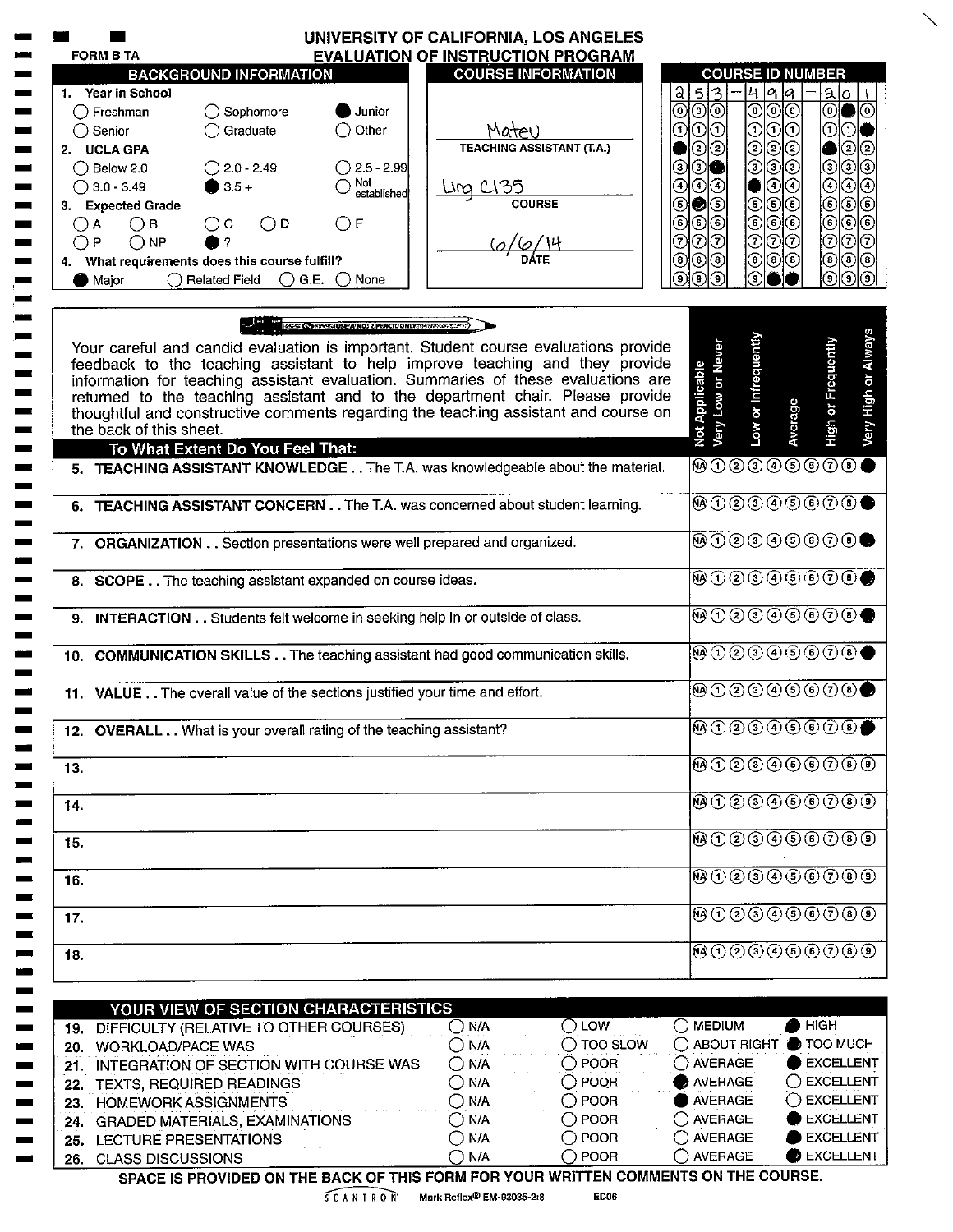Victoria is an excellent TA! She's so smart, friendly, helpful, caring, dedicated, etc. Thanks for a great quarter!

NOTE: Each year, the Academic Senate Committee on Teaching gives awards to outstanding faculty and teaching assistants. If you wish to nominate an instructor or teaching assistant for such an award, please contact the instructor's department.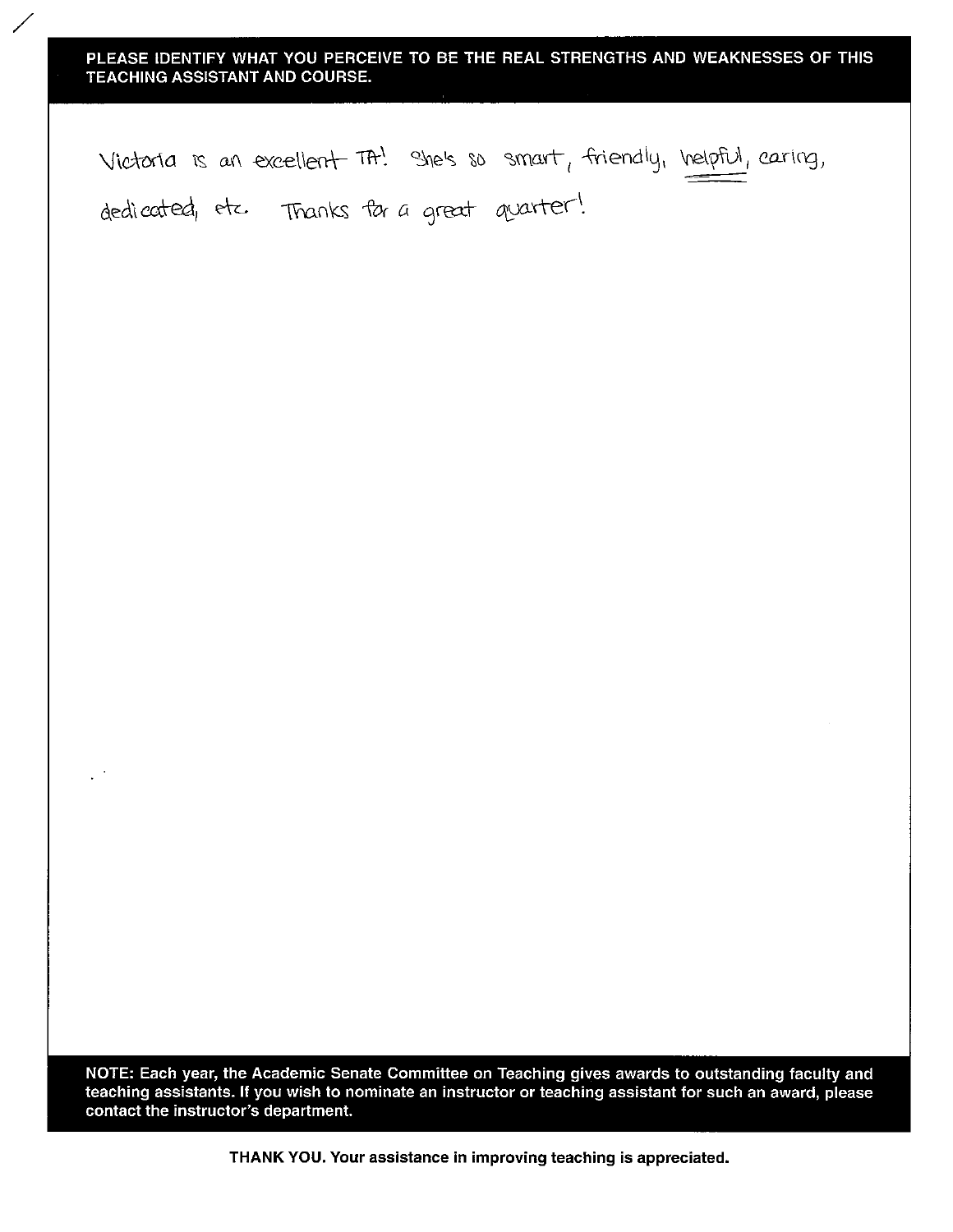| <b>FORM B TA</b>      |                         |                                                | <b>EVALUATION OF INSTRUCTION PROGRAM</b>                           |                                                                                                                                                                     |                                    |                                 |                                                                                                                                                                                                                                                                                                                                                     |                  |                                                                                                                                                            |
|-----------------------|-------------------------|------------------------------------------------|--------------------------------------------------------------------|---------------------------------------------------------------------------------------------------------------------------------------------------------------------|------------------------------------|---------------------------------|-----------------------------------------------------------------------------------------------------------------------------------------------------------------------------------------------------------------------------------------------------------------------------------------------------------------------------------------------------|------------------|------------------------------------------------------------------------------------------------------------------------------------------------------------|
|                       |                         | <b>BACKGROUND INFORMATION</b>                  |                                                                    | <b>COURSE INFORMATION</b>                                                                                                                                           |                                    |                                 | <b>COURSE ID NUMBER</b>                                                                                                                                                                                                                                                                                                                             |                  |                                                                                                                                                            |
| 1. Year in School     |                         |                                                |                                                                    |                                                                                                                                                                     |                                    | 5 3<br>$\mathbf{r}$             |                                                                                                                                                                                                                                                                                                                                                     | 499              | 2 0 1                                                                                                                                                      |
| ( ) Freshman          |                         | $\bigcirc$ Sophomore                           | $\bigcirc$ Junior                                                  |                                                                                                                                                                     |                                    | ⊙∣⊙<br>⊙                        |                                                                                                                                                                                                                                                                                                                                                     |                  | $\circledcirc$                                                                                                                                             |
| $\bigcirc$ Senior     |                         | ◯ Graduate                                     | $\bigcirc$ Other                                                   |                                                                                                                                                                     |                                    | രിര<br>⊙                        | 0 0                                                                                                                                                                                                                                                                                                                                                 | $_{\odot}$       | $ \odot $<br>00                                                                                                                                            |
| 2. UCLA GPA           |                         |                                                |                                                                    | Victorie Mateu                                                                                                                                                      |                                    | ②②<br>◉                         |                                                                                                                                                                                                                                                                                                                                                     | © © ©            | ಄಄<br>Ô                                                                                                                                                    |
| $\bigcirc$ Below 2.0  |                         | $\bigcirc$ 2.0 - 2.49                          | $\bigcirc$ 2.5 - 2.99                                              |                                                                                                                                                                     |                                    | <u>ා@</u><br>③                  |                                                                                                                                                                                                                                                                                                                                                     | ා(ාල)            | $\circledcirc$<br>಄                                                                                                                                        |
| $\bigcirc$ 3.0 - 3.49 |                         | $\bigcirc$ 3.5 +                               | $\bigcirc$ Not<br>established                                      |                                                                                                                                                                     |                                    | ⊙∣⊙<br>④                        |                                                                                                                                                                                                                                                                                                                                                     | ◙ ④ ④            | $\odot$<br>$\circledcirc$                                                                                                                                  |
|                       | 3. Expected Grade       |                                                |                                                                    | <u>Neurollanistics</u>                                                                                                                                              |                                    | ெ <b>@</b> 10                   |                                                                                                                                                                                                                                                                                                                                                     | ಄⊚               | ಄⊚                                                                                                                                                         |
| А<br>()               | $\bigcirc$ B            | $\bigcirc$ D<br>$\bigcirc$ c                   | $\bigcirc$ F                                                       |                                                                                                                                                                     |                                    | © ල<br>⊙                        |                                                                                                                                                                                                                                                                                                                                                     | ಄©∣⊙             | ಄⊚                                                                                                                                                         |
| ∩P                    | $\bigcirc$ NP           | $\bigcirc$ ?                                   |                                                                    | OG JURE 2014                                                                                                                                                        |                                    | のの<br>⑦                         |                                                                                                                                                                                                                                                                                                                                                     | ⊙∣⊙∣⊙∣           | l⊙l⊙l⊙l                                                                                                                                                    |
|                       |                         | 4. What requirements does this course fulfill? |                                                                    |                                                                                                                                                                     |                                    | ◉<br>◉<br>(8)                   | $^{(8)}$                                                                                                                                                                                                                                                                                                                                            | $  \circledcirc$ | $^\circledR$<br>$\circledast$                                                                                                                              |
| ◯ Major               |                         | $\bigcirc$ Related Field                       | $\bigcirc$ G.E. $\bigcirc$ None                                    |                                                                                                                                                                     |                                    | ര<br>(၅)<br>٠g)                 | 9)                                                                                                                                                                                                                                                                                                                                                  | Ø<br>Ю           | ര<br>⊚                                                                                                                                                     |
|                       |                         |                                                | <b>A WALK IN AN O AREA USE A NO.2 PENGLONLY PROPERTY OF</b>        |                                                                                                                                                                     |                                    |                                 |                                                                                                                                                                                                                                                                                                                                                     |                  |                                                                                                                                                            |
|                       |                         |                                                |                                                                    | Your careful and candid evaluation is important. Student course evaluations provide                                                                                 |                                    |                                 |                                                                                                                                                                                                                                                                                                                                                     |                  |                                                                                                                                                            |
|                       |                         |                                                |                                                                    | feedback to the teaching assistant to help improve teaching and they provide                                                                                        |                                    |                                 |                                                                                                                                                                                                                                                                                                                                                     |                  |                                                                                                                                                            |
|                       |                         |                                                |                                                                    | information for teaching assistant evaluation. Summaries of these evaluations are<br>returned to the teaching assistant and to the department chair. Please provide |                                    |                                 |                                                                                                                                                                                                                                                                                                                                                     |                  |                                                                                                                                                            |
|                       |                         |                                                |                                                                    | thoughtful and constructive comments regarding the teaching assistant and course on                                                                                 |                                    | Not Applicable                  | Low or Infrequently<br>Very Low or Never                                                                                                                                                                                                                                                                                                            |                  | High or Frequently                                                                                                                                         |
|                       | the back of this sheet. |                                                |                                                                    |                                                                                                                                                                     |                                    |                                 |                                                                                                                                                                                                                                                                                                                                                     | Average          |                                                                                                                                                            |
|                       |                         | To What Extent Do You Feel That:               |                                                                    |                                                                                                                                                                     |                                    |                                 |                                                                                                                                                                                                                                                                                                                                                     |                  |                                                                                                                                                            |
|                       |                         |                                                |                                                                    | 5. TEACHING ASSISTANT KNOWLEDGE The T.A. was knowledgeable about the material.                                                                                      |                                    |                                 | 0000000000                                                                                                                                                                                                                                                                                                                                          |                  |                                                                                                                                                            |
|                       |                         |                                                |                                                                    | 6. TEACHING ASSISTANT CONCERN The T.A. was concerned about student learning.                                                                                        |                                    |                                 | <b>֎</b> ①②③④⑤⑥⑦●●                                                                                                                                                                                                                                                                                                                                  |                  |                                                                                                                                                            |
|                       |                         |                                                |                                                                    | 7. ORGANIZATION Section presentations were well prepared and organized.                                                                                             |                                    |                                 | $\overline{\textcircled{\tiny 9}\,\textcircled{\tiny 9}\,\textcircled{\tiny 9}\,\textcircled{\tiny 9}\,\textcircled{\tiny 9}}$                                                                                                                                                                                                                      |                  |                                                                                                                                                            |
|                       |                         |                                                | 8. SCOPE The teaching assistant expanded on course ideas.          |                                                                                                                                                                     |                                    |                                 | <b>ŴO②③④⑤⑥⑦⑧●</b>                                                                                                                                                                                                                                                                                                                                   |                  |                                                                                                                                                            |
|                       |                         |                                                |                                                                    |                                                                                                                                                                     |                                    |                                 |                                                                                                                                                                                                                                                                                                                                                     |                  |                                                                                                                                                            |
|                       |                         |                                                |                                                                    | 9. INTERACTION Students felt welcome in seeking help in or outside of class.                                                                                        |                                    |                                 | $\textcircled{\tiny{0}}$ $\textcircled{\tiny{2}}$ $\textcircled{\tiny{0}}$ $\textcircled{\tiny{0}}$ $\textcircled{\tiny{0}}$                                                                                                                                                                                                                        |                  |                                                                                                                                                            |
|                       |                         |                                                |                                                                    | 10. COMMUNICATION SKILLS The teaching assistant had good communication skills.                                                                                      |                                    |                                 | $\begin{picture}(45,10) \put(0,0){\line(1,0){10}} \put(15,0){\line(1,0){10}} \put(15,0){\line(1,0){10}} \put(15,0){\line(1,0){10}} \put(15,0){\line(1,0){10}} \put(15,0){\line(1,0){10}} \put(15,0){\line(1,0){10}} \put(15,0){\line(1,0){10}} \put(15,0){\line(1,0){10}} \put(15,0){\line(1,0){10}} \put(15,0){\line(1,0){10}} \put(15,0){\line(1$ |                  |                                                                                                                                                            |
|                       |                         |                                                |                                                                    | 11. VALUE The overall value of the sections justified your time and effort.                                                                                         |                                    |                                 | ®0090660®0                                                                                                                                                                                                                                                                                                                                          |                  |                                                                                                                                                            |
|                       |                         |                                                | 12. OVERALL What is your overall rating of the teaching assistant? |                                                                                                                                                                     |                                    |                                 | <b>00000000000</b>                                                                                                                                                                                                                                                                                                                                  |                  |                                                                                                                                                            |
| 13.                   |                         |                                                |                                                                    |                                                                                                                                                                     |                                    |                                 | $\overline{M}$ $\overline{O}$ $\overline{O}$ $\overline{O}$ $\overline{O}$ $\overline{O}$ $\overline{O}$ $\overline{O}$ $\overline{O}$ $\overline{O}$ $\overline{O}$                                                                                                                                                                                |                  |                                                                                                                                                            |
| 14.                   |                         |                                                |                                                                    |                                                                                                                                                                     |                                    |                                 | $\mathbf{R}(\mathbf{R})$ $\mathbf{R}(\mathbf{R})$ $\mathbf{R}(\mathbf{R})$ $\mathbf{R}(\mathbf{R})$ $\mathbf{R}(\mathbf{R})$ $\mathbf{R}(\mathbf{R})$ $\mathbf{R}(\mathbf{R})$ $\mathbf{R}(\mathbf{R})$                                                                                                                                             |                  |                                                                                                                                                            |
| 15.                   |                         |                                                |                                                                    |                                                                                                                                                                     |                                    |                                 | <b>@02909000</b>                                                                                                                                                                                                                                                                                                                                    |                  |                                                                                                                                                            |
| 16.                   |                         |                                                |                                                                    |                                                                                                                                                                     |                                    |                                 | $\overline{M}$ $\overline{O}$ $\overline{O}$ $\overline{O}$ $\overline{O}$ $\overline{O}$ $\overline{O}$ $\overline{O}$ $\overline{O}$ $\overline{O}$ $\overline{O}$ $\overline{O}$                                                                                                                                                                 |                  |                                                                                                                                                            |
| 17.                   |                         |                                                |                                                                    |                                                                                                                                                                     |                                    |                                 | @020066000                                                                                                                                                                                                                                                                                                                                          |                  |                                                                                                                                                            |
| 18.                   |                         |                                                |                                                                    |                                                                                                                                                                     |                                    |                                 | <b>00000000000</b>                                                                                                                                                                                                                                                                                                                                  |                  |                                                                                                                                                            |
|                       |                         |                                                | YOUR VIEW OF SECTION CHARACTERISTICS                               |                                                                                                                                                                     |                                    |                                 |                                                                                                                                                                                                                                                                                                                                                     |                  |                                                                                                                                                            |
|                       |                         | 19. DIFFICULTY (RELATIVE TO OTHER COURSES)     |                                                                    | $\bigcirc$ N/A                                                                                                                                                      | $\bigcirc$ low                     | $\bigcirc$ medium               |                                                                                                                                                                                                                                                                                                                                                     |                  | $\bigcirc$ High                                                                                                                                            |
|                       | 20. WORKLOAD/PACE WAS   |                                                |                                                                    | $\bigcirc$ N/A                                                                                                                                                      | $\bigcirc$ TOO SLOW                |                                 | O ABOUT RIGHT                                                                                                                                                                                                                                                                                                                                       |                  |                                                                                                                                                            |
|                       |                         |                                                |                                                                    | $\bigcirc$ N/A                                                                                                                                                      | $\bigcirc$ POOR                    | $\bigcirc$ AVERAGE              |                                                                                                                                                                                                                                                                                                                                                     |                  |                                                                                                                                                            |
|                       |                         | 22. TEXTS, REQUIRED READINGS                   | 21. INTEGRATION OF SECTION WITH COURSE WAS                         | $\bigcirc$ N/A                                                                                                                                                      | $\bigcirc$ POOR                    | $\bigcirc$ AVERAGE              |                                                                                                                                                                                                                                                                                                                                                     |                  |                                                                                                                                                            |
|                       |                         | 23. HOMEWORK ASSIGNMENTS                       |                                                                    | $\bigcirc$ N/A                                                                                                                                                      | $\bigcirc$ POOR                    | $\bigcirc$ AVERAGE              |                                                                                                                                                                                                                                                                                                                                                     |                  |                                                                                                                                                            |
|                       |                         | 24. GRADED MATERIALS, EXAMINATIONS             |                                                                    | $\bigcirc$ N/A                                                                                                                                                      | $\bigcirc$ POOR                    | ◯ AVERAGE                       |                                                                                                                                                                                                                                                                                                                                                     |                  |                                                                                                                                                            |
|                       |                         | 25. LECTURE PRESENTATIONS                      |                                                                    | $\bigcirc$ N/A<br>$\bigcirc$ N/A                                                                                                                                    | $\bigcirc$ POOR<br>$\bigcirc$ poor | $\bigcirc$ AVERAGE<br>◯ AVERAGE |                                                                                                                                                                                                                                                                                                                                                     |                  | $\bigcirc$ TOO MUCH<br>$\bigcirc$ EXCELLENT<br>$\bigcirc$ EXCELLENT<br>◯ EXCELLENT<br>$\bigcirc$ excellent<br>$\bigcirc$ EXCELLENT<br>$\bigcirc$ EXCELLENT |

 $5 C A N I R ON$  Mark Reflex<sup>®</sup> EM-93035-2:8

ED06

 $\diagdown$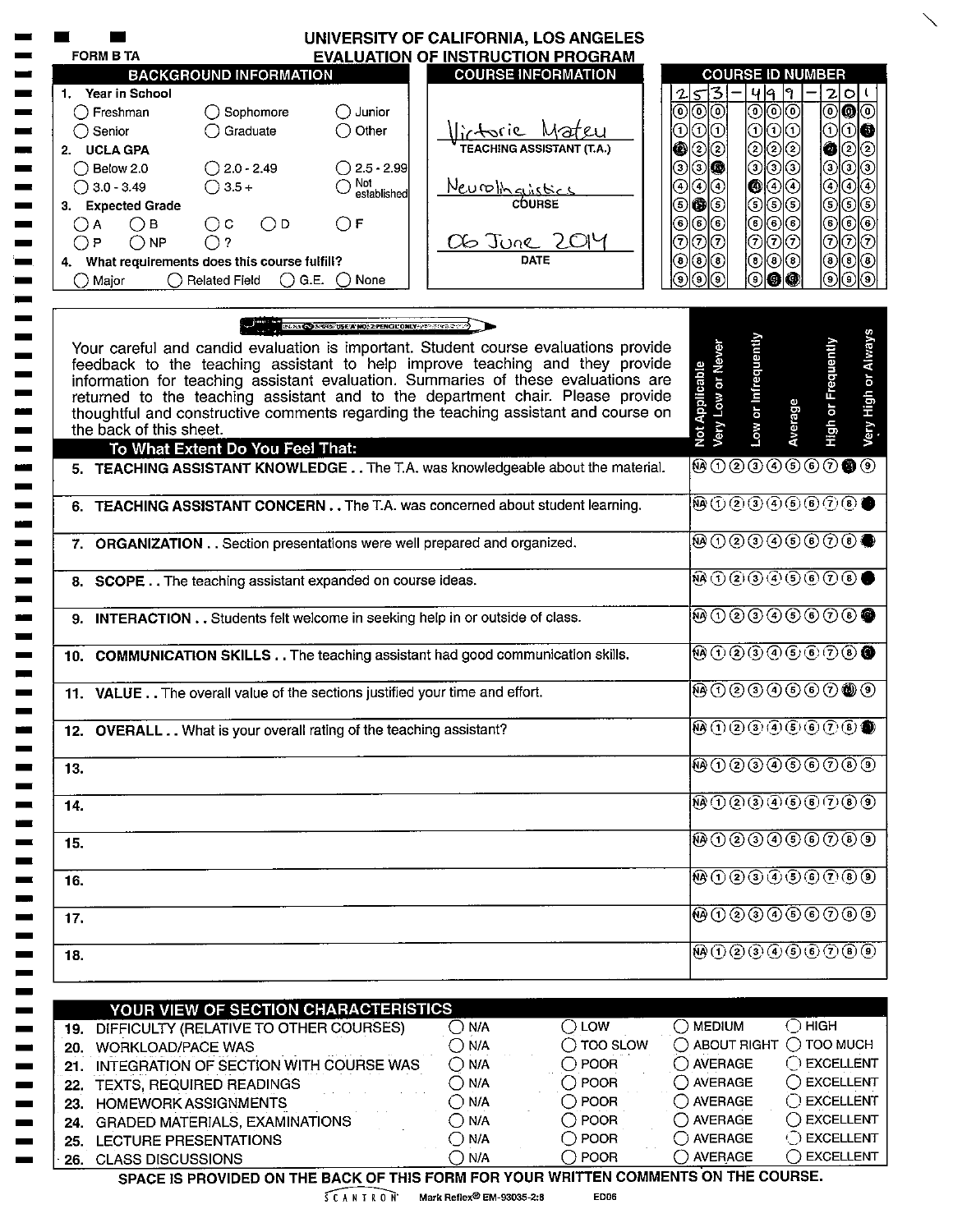Thanks so much for always being willing to

Best of Luck!

NOTE: Each year, the Academic Senate Committee on Teaching gives awards to outstanding faculty and teaching assistants. If you wish to nominate an instructor or teaching assistant for such an award, please contact the instructor's department.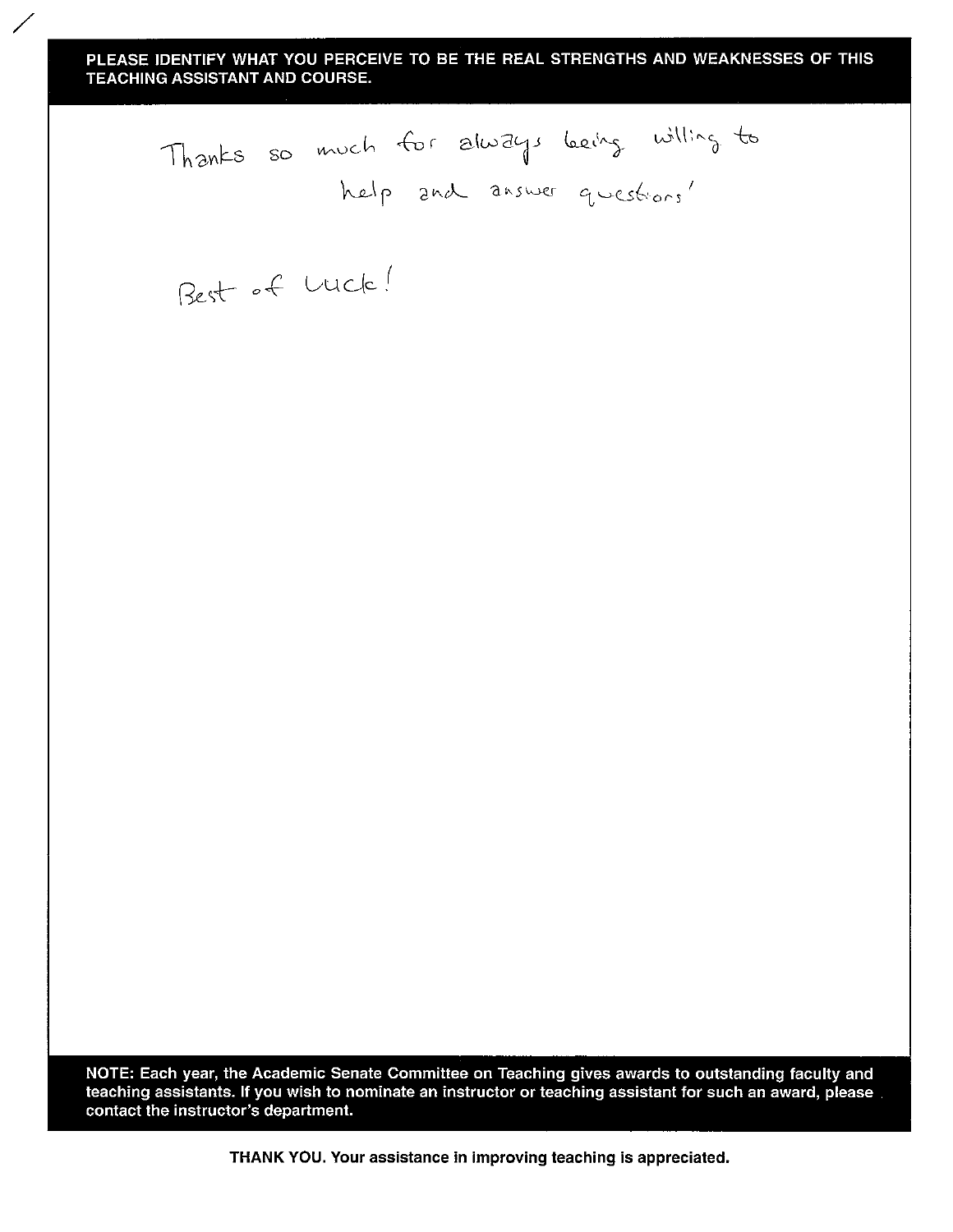|              | <b>FORM B TA</b>                                   |                                                                                | UNIVERSITY OF CALIFORNIA, LOS ANGELES<br><b>EVALUATION OF INSTRUCTION PROGRAM</b> |                                  |                                                                                                                                                                     |                                                                                                                                                                                                                                                                                                                                                     |                                                                                                                                                                                                                                                                     |                                                                                   |
|--------------|----------------------------------------------------|--------------------------------------------------------------------------------|-----------------------------------------------------------------------------------|----------------------------------|---------------------------------------------------------------------------------------------------------------------------------------------------------------------|-----------------------------------------------------------------------------------------------------------------------------------------------------------------------------------------------------------------------------------------------------------------------------------------------------------------------------------------------------|---------------------------------------------------------------------------------------------------------------------------------------------------------------------------------------------------------------------------------------------------------------------|-----------------------------------------------------------------------------------|
|              |                                                    | <b>BACKGROUND INFORMATION</b>                                                  |                                                                                   |                                  | <b>COURSE INFORMATION</b>                                                                                                                                           |                                                                                                                                                                                                                                                                                                                                                     | <b>COURSE ID NUMBER</b>                                                                                                                                                                                                                                             |                                                                                   |
|              | 1 Year in School                                   |                                                                                |                                                                                   |                                  |                                                                                                                                                                     | 5 <br>3                                                                                                                                                                                                                                                                                                                                             | 99<br>ਮ                                                                                                                                                                                                                                                             | $\mathbf{2}$<br>OI                                                                |
|              | $\bigcap$ Freshman                                 | $\bigcirc$ Sophomore                                                           | $\bigcirc$ Junior                                                                 |                                  |                                                                                                                                                                     | ⊚∣⊙<br>0)                                                                                                                                                                                                                                                                                                                                           | ಄©                                                                                                                                                                                                                                                                  | ಄●©                                                                               |
|              | Senior                                             | $\bigcap$ Graduate                                                             | $\bigcirc$ Other                                                                  |                                  |                                                                                                                                                                     | ⊙<br>0                                                                                                                                                                                                                                                                                                                                              | ⊙<br>രര                                                                                                                                                                                                                                                             | $_{\tiny\textregistered}$<br>06                                                   |
|              | 2. UCLA GPA                                        |                                                                                |                                                                                   | VICTOrIA Mateu                   |                                                                                                                                                                     | ②②                                                                                                                                                                                                                                                                                                                                                  | © © ©                                                                                                                                                                                                                                                               | ව∣ව<br>◉                                                                          |
|              | ( ) Below 2.0                                      | $\bigcirc$ 2.0 - 2.49                                                          | $\bigcirc$ 2.5 - 2.99                                                             |                                  |                                                                                                                                                                     | ଠା€<br>$\left(3\right)$                                                                                                                                                                                                                                                                                                                             | ಄಄಄                                                                                                                                                                                                                                                                 | $\odot$<br>ා⊙                                                                     |
|              | $\bullet$ 3.0 - 3.49                               | $\bigcirc$ 3.5 +                                                               | Not<br>established                                                                | <u>Ling C135</u><br>Joourse      |                                                                                                                                                                     | ⊙                                                                                                                                                                                                                                                                                                                                                   | <b>④</b> ⊙                                                                                                                                                                                                                                                          | $\bar{\odot}$<br>$\circledcirc$                                                   |
|              | 3. Expected Grade                                  |                                                                                |                                                                                   |                                  |                                                                                                                                                                     | (5)<br>5                                                                                                                                                                                                                                                                                                                                            | ಄಄಄                                                                                                                                                                                                                                                                 | $\bar{\bm{\Theta}}$<br>$\circ$                                                    |
| $\bigcirc$ A | $\bigcirc$ B                                       | $\bigcirc$ D<br>$\bigcirc$ c                                                   | $\bigcirc$ F                                                                      |                                  |                                                                                                                                                                     | ⊙<br>⊙<br>ί6,                                                                                                                                                                                                                                                                                                                                       | ⊚ା©ା⊙ା                                                                                                                                                                                                                                                              | $\circledcirc$<br>$\odot \odot$                                                   |
| ∩ P          | $\bigcirc$ NP                                      | 92                                                                             |                                                                                   | 6/6/14                           |                                                                                                                                                                     | の<br>7)                                                                                                                                                                                                                                                                                                                                             | <u>ତାରାତା</u>                                                                                                                                                                                                                                                       | O<br>⊙∣⊙                                                                          |
|              |                                                    | 4. What requirements does this course fulfill?                                 |                                                                                   |                                  |                                                                                                                                                                     | (8)<br>$\mathbf{8}$                                                                                                                                                                                                                                                                                                                                 | $\circledS$<br>◉                                                                                                                                                                                                                                                    | $\circledcirc$<br>(ව)(ව                                                           |
|              | Major                                              | ◯ Related Field                                                                | $\bigcirc$ G.E. $\bigcirc$ None                                                   |                                  |                                                                                                                                                                     |                                                                                                                                                                                                                                                                                                                                                     |                                                                                                                                                                                                                                                                     | ⊚<br>டு                                                                           |
|              |                                                    |                                                                                | <b>ANTIFICATION CONTROLLING AND APPROUDING CONTRACTORY</b>                        |                                  | Your careful and candid evaluation is important. Student course evaluations provide<br>feedback to the teaching assistant to help improve teaching and they provide | Very Low or Never                                                                                                                                                                                                                                                                                                                                   | Low or Infrequently                                                                                                                                                                                                                                                 | <b>High or Frequently</b>                                                         |
|              |                                                    |                                                                                |                                                                                   |                                  | information for teaching assistant evaluation. Summaries of these evaluations are                                                                                   |                                                                                                                                                                                                                                                                                                                                                     |                                                                                                                                                                                                                                                                     |                                                                                   |
|              |                                                    |                                                                                |                                                                                   |                                  | returned to the teaching assistant and to the department chair. Please provide                                                                                      |                                                                                                                                                                                                                                                                                                                                                     |                                                                                                                                                                                                                                                                     |                                                                                   |
|              | the back of this sheet.                            |                                                                                |                                                                                   |                                  | thoughtful and constructive comments regarding the teaching assistant and course on                                                                                 | Not Applicable                                                                                                                                                                                                                                                                                                                                      | Average                                                                                                                                                                                                                                                             |                                                                                   |
|              |                                                    | To What Extent Do You Feel That:                                               |                                                                                   |                                  |                                                                                                                                                                     |                                                                                                                                                                                                                                                                                                                                                     |                                                                                                                                                                                                                                                                     |                                                                                   |
|              |                                                    |                                                                                |                                                                                   |                                  | 5. TEACHING ASSISTANT KNOWLEDGE The T.A. was knowledgeable about the material.                                                                                      | $\textcircled{\tiny{0}}\textcircled{\tiny{0}}\textcircled{\tiny{0}}\textcircled{\tiny{0}}\textcircled{\tiny{0}}$                                                                                                                                                                                                                                    |                                                                                                                                                                                                                                                                     |                                                                                   |
|              |                                                    | 6. TEACHING ASSISTANT CONCERN The T.A. was concerned about student learning.   |                                                                                   |                                  |                                                                                                                                                                     | $\begin{picture}(45,10) \put(0,0){\line(1,0){10}} \put(15,0){\line(1,0){10}} \put(15,0){\line(1,0){10}} \put(15,0){\line(1,0){10}} \put(15,0){\line(1,0){10}} \put(15,0){\line(1,0){10}} \put(15,0){\line(1,0){10}} \put(15,0){\line(1,0){10}} \put(15,0){\line(1,0){10}} \put(15,0){\line(1,0){10}} \put(15,0){\line(1,0){10}} \put(15,0){\line(1$ |                                                                                                                                                                                                                                                                     |                                                                                   |
|              |                                                    | 7. ORGANIZATION Section presentations were well prepared and organized.        |                                                                                   |                                  |                                                                                                                                                                     | $\textcircled{\footnotesize\textcircled{\footnotesize\textcircled{\footnotesize\textcircled{\footnotesize\textcirc}}} \textcircled{\footnotesize\textcircled{\footnotesize\textcircled{\footnotesize\textcirc}}} \textcircled{\footnotesize\textcircled{\footnotesize\textcirc}} \textcircled{\footnotesize\textcircled{\footnotesize\textcirc}}$   |                                                                                                                                                                                                                                                                     |                                                                                   |
|              |                                                    | 8. SCOPE The teaching assistant expanded on course ideas.                      |                                                                                   |                                  |                                                                                                                                                                     | <b>@00000000</b>                                                                                                                                                                                                                                                                                                                                    |                                                                                                                                                                                                                                                                     |                                                                                   |
|              |                                                    | 9. INTERACTION Students felt welcome in seeking help in or outside of class.   |                                                                                   |                                  |                                                                                                                                                                     | $\textcircled{\tiny{0}}$ 0000000                                                                                                                                                                                                                                                                                                                    |                                                                                                                                                                                                                                                                     |                                                                                   |
|              |                                                    | 10. COMMUNICATION SKILLS The teaching assistant had good communication skills. |                                                                                   |                                  |                                                                                                                                                                     | <b>00000000000</b>                                                                                                                                                                                                                                                                                                                                  |                                                                                                                                                                                                                                                                     |                                                                                   |
|              |                                                    | 11. VALUE The overall value of the sections justified your time and effort.    |                                                                                   |                                  |                                                                                                                                                                     | <b>0000000000</b>                                                                                                                                                                                                                                                                                                                                   |                                                                                                                                                                                                                                                                     |                                                                                   |
|              |                                                    | 12. OVERALL What is your overall rating of the teaching assistant?             |                                                                                   |                                  |                                                                                                                                                                     | <b>@①②③④⑤⑥⑦⑧●</b>                                                                                                                                                                                                                                                                                                                                   |                                                                                                                                                                                                                                                                     |                                                                                   |
| 13.          |                                                    |                                                                                |                                                                                   |                                  |                                                                                                                                                                     |                                                                                                                                                                                                                                                                                                                                                     |                                                                                                                                                                                                                                                                     |                                                                                   |
| 14.          |                                                    |                                                                                |                                                                                   |                                  |                                                                                                                                                                     |                                                                                                                                                                                                                                                                                                                                                     | $\overline{(\mathsf{A})}$ $\overline{(\mathsf{1})}$ $\overline{(\mathsf{2})}$ $\overline{(\mathsf{3})}$ $\overline{(\mathsf{4})}$ $\overline{(\mathsf{5})}$ $\overline{(\mathsf{6})}$ $\overline{(\mathsf{7})}$ $\overline{(\mathsf{8})}$ $\overline{(\mathsf{9})}$ |                                                                                   |
| 15.          |                                                    |                                                                                |                                                                                   |                                  |                                                                                                                                                                     | 9000000000                                                                                                                                                                                                                                                                                                                                          |                                                                                                                                                                                                                                                                     |                                                                                   |
|              |                                                    |                                                                                |                                                                                   |                                  |                                                                                                                                                                     | 0000000000                                                                                                                                                                                                                                                                                                                                          |                                                                                                                                                                                                                                                                     |                                                                                   |
| 16.          |                                                    |                                                                                |                                                                                   |                                  |                                                                                                                                                                     |                                                                                                                                                                                                                                                                                                                                                     | $\Theta$ $\Theta$ $\Omega$ $\Theta$ $\Theta$ $\Theta$ $\Theta$ $\Theta$ $\Theta$                                                                                                                                                                                    |                                                                                   |
| 17.          |                                                    |                                                                                |                                                                                   |                                  |                                                                                                                                                                     |                                                                                                                                                                                                                                                                                                                                                     |                                                                                                                                                                                                                                                                     |                                                                                   |
| 18.          |                                                    |                                                                                |                                                                                   |                                  |                                                                                                                                                                     | <b>®①②③④⑤⑥⑦⑥⑨</b>                                                                                                                                                                                                                                                                                                                                   |                                                                                                                                                                                                                                                                     |                                                                                   |
|              |                                                    |                                                                                |                                                                                   |                                  |                                                                                                                                                                     |                                                                                                                                                                                                                                                                                                                                                     |                                                                                                                                                                                                                                                                     |                                                                                   |
|              |                                                    | YOUR VIEW OF SECTION CHARACTERISTICS                                           |                                                                                   |                                  |                                                                                                                                                                     |                                                                                                                                                                                                                                                                                                                                                     |                                                                                                                                                                                                                                                                     |                                                                                   |
|              |                                                    | 19. DIFFICULTY (RELATIVE TO OTHER COURSES)                                     |                                                                                   | $\bigcirc$ N/A                   | $\bigcirc$ low                                                                                                                                                      | <b>MEDIUM</b>                                                                                                                                                                                                                                                                                                                                       |                                                                                                                                                                                                                                                                     | $\bigcirc$ HIGH                                                                   |
|              | 20. WORKLOAD/PACE WAS                              |                                                                                |                                                                                   | $\bigcirc$ N/A                   | $\bigcap$ TOO SLOW                                                                                                                                                  | ABOUT RIGHT                                                                                                                                                                                                                                                                                                                                         |                                                                                                                                                                                                                                                                     | $\bigcirc$ TOO MUCH                                                               |
|              |                                                    | 21. INTEGRATION OF SECTION WITH COURSE WAS                                     |                                                                                   | $\bigcirc$ N/A                   | $\bigcirc$ POOR                                                                                                                                                     | ◯ AVERAGE                                                                                                                                                                                                                                                                                                                                           |                                                                                                                                                                                                                                                                     | EXCELLENT                                                                         |
|              |                                                    | 22. TEXTS, REQUIRED READINGS                                                   |                                                                                   | $\bigcirc$ N/A                   | $\bigcirc$ POOR                                                                                                                                                     | AVERAGE                                                                                                                                                                                                                                                                                                                                             |                                                                                                                                                                                                                                                                     | $\bigcirc$ excellent                                                              |
|              | 23. HOMEWORK ASSIGNMENTS                           |                                                                                |                                                                                   | $\bigcirc$ n/a                   | $\bigcirc$ POOR                                                                                                                                                     | <b>AVERAGE</b>                                                                                                                                                                                                                                                                                                                                      |                                                                                                                                                                                                                                                                     |                                                                                   |
|              |                                                    | 24. GRADED MATERIALS, EXAMINATIONS                                             |                                                                                   | $\bigcirc$ N/A                   | $\bigcirc$ POOR                                                                                                                                                     | <b>AVERAGE</b>                                                                                                                                                                                                                                                                                                                                      |                                                                                                                                                                                                                                                                     |                                                                                   |
|              | 25. LECTURE PRESENTATIONS<br>26. CLASS DISCUSSIONS |                                                                                |                                                                                   | $\bigcirc$ N/A<br>$\bigcirc$ N/A | $\bigcirc$ POOR<br>$\bigcirc$ poor                                                                                                                                  | AVERAGE<br>$\bigcap$ AVERAGE                                                                                                                                                                                                                                                                                                                        |                                                                                                                                                                                                                                                                     | $\bigcirc$ EXCELLENT<br>$\bigcirc$ EXCELLENT<br>$\bigcirc$ EXCELLENT<br>EXCELLENT |

 $5 C A N I R ON$  Mark Reflex<sup>®</sup> EM-93035-2:8

ED06

 $\diagdown$ 

 $\sim$   $\sim$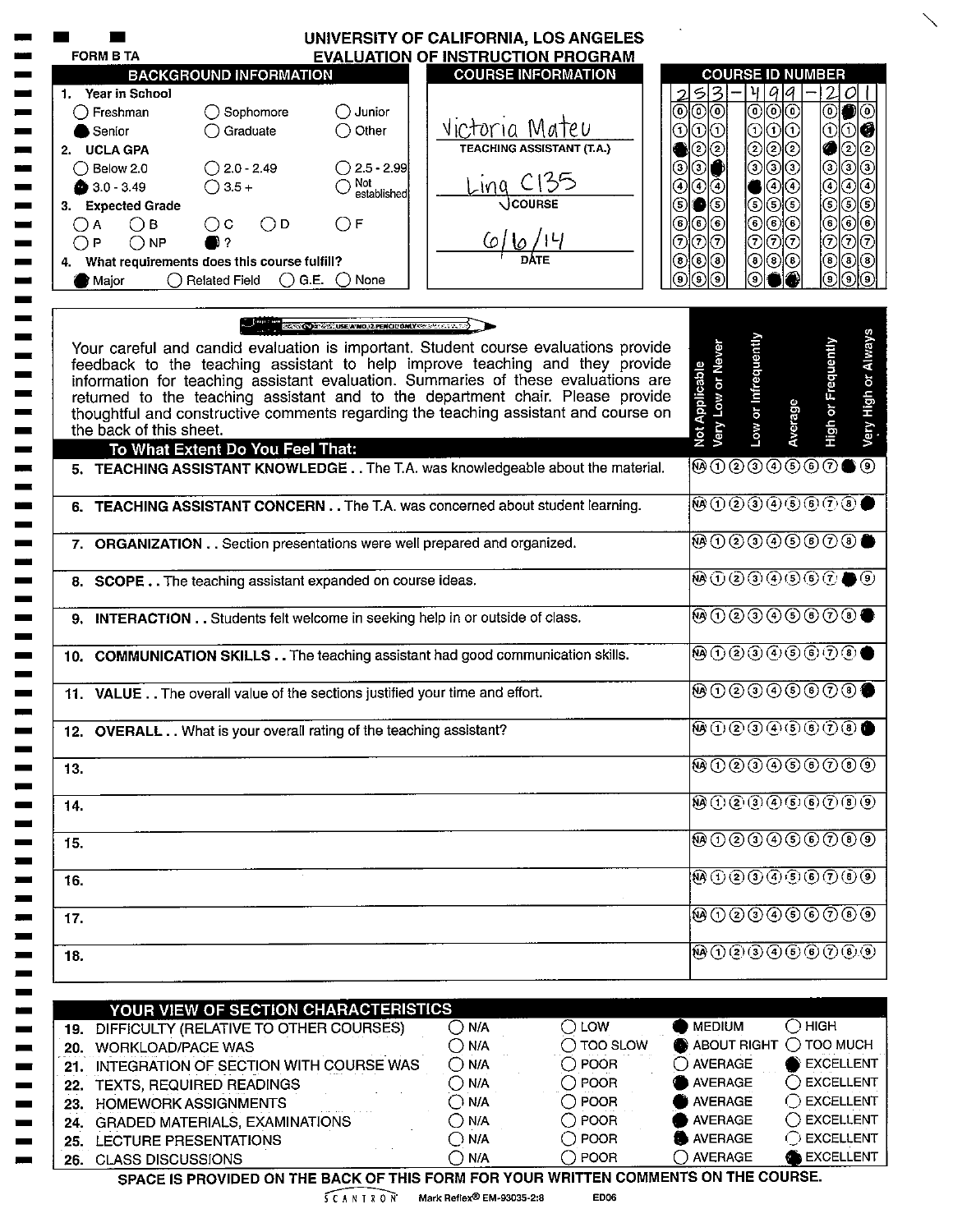Victoria is an amazing TA. She is clearly a tremendous<br>help to the professor. She is extremely organized, encouraging and helpful.

NOTE: Each year, the Academic Senate Committee on Teaching gives awards to outstanding faculty and teaching assistants. If you wish to nominate an instructor or teaching assistant for such an award, please contact the instructor's department.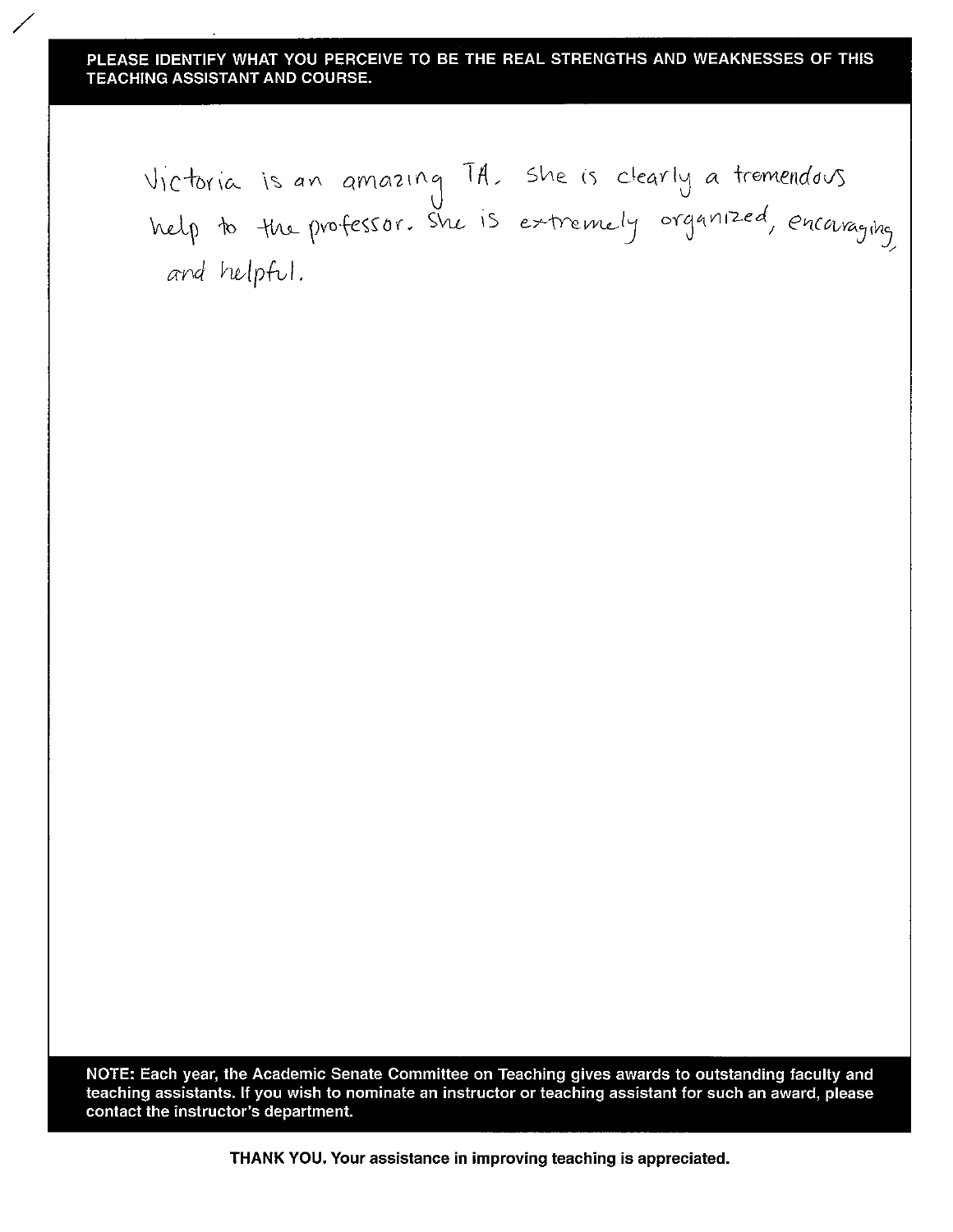|     | UNIVERSITY OF CALIFORNIA, LOS ANGELES<br><b>EVALUATION OF INSTRUCTION PROGRAM</b><br><b>FORM B TA</b>                                                                                                                                                                                                                                                                                                                                                                                       |                                     |                                                                                                                                                                                                                                                                                                                                                          |                     |                                  |
|-----|---------------------------------------------------------------------------------------------------------------------------------------------------------------------------------------------------------------------------------------------------------------------------------------------------------------------------------------------------------------------------------------------------------------------------------------------------------------------------------------------|-------------------------------------|----------------------------------------------------------------------------------------------------------------------------------------------------------------------------------------------------------------------------------------------------------------------------------------------------------------------------------------------------------|---------------------|----------------------------------|
|     | <b>BACKGROUND INFORMATION</b><br><b>COURSE INFORMATION</b>                                                                                                                                                                                                                                                                                                                                                                                                                                  |                                     | <b>COURSE ID NUMBER</b>                                                                                                                                                                                                                                                                                                                                  |                     |                                  |
|     | 1. Year in School                                                                                                                                                                                                                                                                                                                                                                                                                                                                           | ち                                   | ٩<br>4                                                                                                                                                                                                                                                                                                                                                   | M                   | 2 6 1                            |
|     | $\bigcirc$ Sophomore<br>$\bigcirc$ Junior<br>() Freshman                                                                                                                                                                                                                                                                                                                                                                                                                                    | $\circledcirc$<br>0                 | $_{\odot}$                                                                                                                                                                                                                                                                                                                                               | ⊚ ⊙                 | $^\copyright$                    |
|     | Matedu<br>victoria<br>$\bigcap$ Graduate<br>$\bigcirc$ Other<br>Senior                                                                                                                                                                                                                                                                                                                                                                                                                      | 0lO<br>$\mathcal{F}$                | Ⅵ                                                                                                                                                                                                                                                                                                                                                        |                     | $\odot$ ଠ $\blacksquare$         |
|     | <b>TEACHING ASSISTANT (T.A.)</b><br>2. UCLA GPA                                                                                                                                                                                                                                                                                                                                                                                                                                             | ②③                                  | $\rm (2)$                                                                                                                                                                                                                                                                                                                                                |                     | ව ව                              |
|     | $\bigcirc$ 2.0 - 2.49<br>$\bigcirc$ 2.5 - 2.99<br>$\bigcirc$ Below 2.0                                                                                                                                                                                                                                                                                                                                                                                                                      | $\odot$                             | ⊙                                                                                                                                                                                                                                                                                                                                                        |                     | $\odot$<br>⊚ ⊙                   |
|     | <u> C135: Neuroling</u> uistic<br>$\bigcirc$ Not<br>established<br>$\bigcirc$ 3.5 +<br>$3.0 - 3.49$                                                                                                                                                                                                                                                                                                                                                                                         | ଭି ⊙ ⊕                              | ◉                                                                                                                                                                                                                                                                                                                                                        | (4)                 | $^{\circledR}$<br>④ ⊙            |
|     | <b>COURSE</b><br>3. Expected Grade                                                                                                                                                                                                                                                                                                                                                                                                                                                          | (5)<br>5                            | $\circledast$                                                                                                                                                                                                                                                                                                                                            | (5) (5)             | ಄ ⊚ ⊚                            |
| А   | $\bigcirc$ F<br>$\bigcirc$ c<br>$\bigcirc$ D<br>$\bigcirc$ B                                                                                                                                                                                                                                                                                                                                                                                                                                | ⊚∣⊙<br>6                            | $_{\odot}$                                                                                                                                                                                                                                                                                                                                               | 66                  | $\circledcirc$<br>$\circledcirc$ |
| P   | $\frac{6}{\text{DATE}}$<br>June<br>$\bigcirc$ NP<br>$\bigcirc$ ?                                                                                                                                                                                                                                                                                                                                                                                                                            | ⊙∣⊙<br>℗                            | ⊙∣⊙∣⊙∣                                                                                                                                                                                                                                                                                                                                                   |                     | $\overline{1}$<br>டு⊙            |
|     | 4. What requirements does this course fulfill?                                                                                                                                                                                                                                                                                                                                                                                                                                              | $\circledast$<br>◉                  | ® ® ®                                                                                                                                                                                                                                                                                                                                                    |                     | $^{\circledR}$<br>$\circledcirc$ |
|     | $\bigcirc$ G.E. $\bigcirc$ None<br>$\bigcap$ Related Field<br>Major                                                                                                                                                                                                                                                                                                                                                                                                                         | 9)                                  | ۵)                                                                                                                                                                                                                                                                                                                                                       |                     | $\widehat{\mathbf{e}}$<br>9)     |
|     | REGAR OD A MOSAUSE ANNO 22 PENCILIONI VARIATION REGARD<br>Your careful and candid evaluation is important. Student course evaluations provide<br>feedback to the teaching assistant to help improve teaching and they provide<br>information for teaching assistant evaluation. Summaries of these evaluations are<br>returned to the teaching assistant and to the department chair. Please provide<br>thoughtful and constructive comments regarding the teaching assistant and course on | Very Low or Never<br>Not Applicable | Low or Infrequently                                                                                                                                                                                                                                                                                                                                      | Average             | High or Frequently               |
|     | the back of this sheet.                                                                                                                                                                                                                                                                                                                                                                                                                                                                     |                                     |                                                                                                                                                                                                                                                                                                                                                          |                     |                                  |
|     | To What Extent Do You Feel That:                                                                                                                                                                                                                                                                                                                                                                                                                                                            |                                     |                                                                                                                                                                                                                                                                                                                                                          |                     |                                  |
|     | 5. TEACHING ASSISTANT KNOWLEDGE The T.A. was knowledgeable about the material.                                                                                                                                                                                                                                                                                                                                                                                                              |                                     | @0@0@0@0@0@                                                                                                                                                                                                                                                                                                                                              |                     |                                  |
| 6.  | TEACHING ASSISTANT CONCERN The T.A. was concerned about student learning.                                                                                                                                                                                                                                                                                                                                                                                                                   |                                     | $\begin{picture}(40,40)(-0.0,3){\line(1,0){10}} \put(15,10){\line(1,0){10}} \put(15,10){\line(1,0){10}} \put(15,10){\line(1,0){10}} \put(15,10){\line(1,0){10}} \put(15,10){\line(1,0){10}} \put(15,10){\line(1,0){10}} \put(15,10){\line(1,0){10}} \put(15,10){\line(1,0){10}} \put(15,10){\line(1,0){10}} \put(15,10){\line(1,0){10}} \put$            |                     |                                  |
|     | 7. ORGANIZATION Section presentations were well prepared and organized.                                                                                                                                                                                                                                                                                                                                                                                                                     |                                     | $\begin{picture}(150,10) \put(0,0){\line(1,0){10}} \put(15,0){\line(1,0){10}} \put(15,0){\line(1,0){10}} \put(15,0){\line(1,0){10}} \put(15,0){\line(1,0){10}} \put(15,0){\line(1,0){10}} \put(15,0){\line(1,0){10}} \put(15,0){\line(1,0){10}} \put(15,0){\line(1,0){10}} \put(15,0){\line(1,0){10}} \put(15,0){\line(1,0){10}} \put(15,0){\line($      |                     |                                  |
|     | 8. SCOPE The teaching assistant expanded on course ideas.                                                                                                                                                                                                                                                                                                                                                                                                                                   |                                     | $\overline{\mathbf{\Theta} \oplus \mathbf{\Theta} \oplus \mathbf{\Theta} \oplus \mathbf{\Theta} \oplus \mathbf{\Theta}}$                                                                                                                                                                                                                                 |                     |                                  |
|     |                                                                                                                                                                                                                                                                                                                                                                                                                                                                                             |                                     |                                                                                                                                                                                                                                                                                                                                                          |                     |                                  |
|     | 9. INTERACTION Students felt welcome in seeking help in or outside of class.                                                                                                                                                                                                                                                                                                                                                                                                                |                                     | <b>®①②③④⑤⑥⑦⑧●</b>                                                                                                                                                                                                                                                                                                                                        |                     |                                  |
|     | 10. COMMUNICATION SKILLS The teaching assistant had good communication skills.                                                                                                                                                                                                                                                                                                                                                                                                              |                                     | $\begin{picture}(40,4) \put(0,0){\line(1,0){10}} \put(0,0){\line(1,0){10}} \put(1,0){\line(1,0){10}} \put(1,0){\line(1,0){10}} \put(1,0){\line(1,0){10}} \put(1,0){\line(1,0){10}} \put(1,0){\line(1,0){10}} \put(1,0){\line(1,0){10}} \put(1,0){\line(1,0){10}} \put(1,0){\line(1,0){10}} \put(1,0){\line(1,0){10}} \put(1,0){\line(1,0){10}} \put(1,0$ |                     |                                  |
|     | 11. VALUE The overall value of the sections justified your time and effort.                                                                                                                                                                                                                                                                                                                                                                                                                 |                                     | $\textcircled{\tiny{0}}$ 0000 $\textcircled{\tiny{0}}$                                                                                                                                                                                                                                                                                                   |                     |                                  |
|     | 12. OVERALL What is your overall rating of the teaching assistant?                                                                                                                                                                                                                                                                                                                                                                                                                          |                                     | <b>®①②③④⑤⑥⑦⑧●</b>                                                                                                                                                                                                                                                                                                                                        |                     |                                  |
| 13. |                                                                                                                                                                                                                                                                                                                                                                                                                                                                                             |                                     | $\overline{\mathbb{\Theta}\oplus \mathbb{\Theta}\oplus \mathbb{\Theta}\oplus \mathbb{\Theta}\oplus \mathbb{\Theta}}$                                                                                                                                                                                                                                     |                     |                                  |
|     |                                                                                                                                                                                                                                                                                                                                                                                                                                                                                             |                                     |                                                                                                                                                                                                                                                                                                                                                          |                     |                                  |
| 14. |                                                                                                                                                                                                                                                                                                                                                                                                                                                                                             |                                     | $\overline{\mathfrak{B}\oplus\mathfrak{O}}\oplus\overline{\mathfrak{O}}\oplus\overline{\mathfrak{O}}\oplus\overline{\mathfrak{O}}$                                                                                                                                                                                                                       |                     |                                  |
| 15. |                                                                                                                                                                                                                                                                                                                                                                                                                                                                                             |                                     | $\textcircled{\tiny{0}}$ $\textcircled{\tiny{0}}$ $\textcircled{\tiny{0}}$ $\textcircled{\tiny{0}}$ $\textcircled{\tiny{0}}$                                                                                                                                                                                                                             |                     |                                  |
| 16. |                                                                                                                                                                                                                                                                                                                                                                                                                                                                                             |                                     | $\overline{M}$ $\overline{D}$ $\overline{D}$ $\overline{D}$ $\overline{D}$ $\overline{D}$ $\overline{D}$ $\overline{D}$ $\overline{D}$ $\overline{D}$ $\overline{D}$ $\overline{D}$ $\overline{D}$ $\overline{D}$ $\overline{D}$                                                                                                                         |                     |                                  |
| 17. |                                                                                                                                                                                                                                                                                                                                                                                                                                                                                             |                                     | <b>@00000000</b>                                                                                                                                                                                                                                                                                                                                         |                     |                                  |
| 18. |                                                                                                                                                                                                                                                                                                                                                                                                                                                                                             |                                     | <b>@①②③④⑤⑥⑦⑧⑨</b>                                                                                                                                                                                                                                                                                                                                        |                     |                                  |
|     |                                                                                                                                                                                                                                                                                                                                                                                                                                                                                             |                                     |                                                                                                                                                                                                                                                                                                                                                          |                     |                                  |
|     | YOUR VIEW OF SECTION CHARACTERISTICS<br>$\overline{O}$ N/A<br>$\bigcirc$ LOW                                                                                                                                                                                                                                                                                                                                                                                                                | <b>MEDIUM</b>                       |                                                                                                                                                                                                                                                                                                                                                          | $\bigcirc$ HIGH     |                                  |
|     | 19. DIFFICULTY (RELATIVE TO OTHER COURSES)<br>$\bigcap$ TOO SLOW<br>$\bigcirc$ N/A                                                                                                                                                                                                                                                                                                                                                                                                          |                                     | ABOUT RIGHT                                                                                                                                                                                                                                                                                                                                              | $\bigcirc$ too much |                                  |
|     | 20. WORKLOAD/PACE WAS<br>$\bigcirc$ POOR                                                                                                                                                                                                                                                                                                                                                                                                                                                    | $\bigcirc$ AVERAGE                  |                                                                                                                                                                                                                                                                                                                                                          |                     | EXCELLENT                        |
|     | 21. INTEGRATION OF SECTION WITH COURSE WAS<br>$\bigcirc$ N/A<br>$\bigcirc$ POOR<br>$\bigcirc$ N/A                                                                                                                                                                                                                                                                                                                                                                                           | $\bigcirc$ AVERAGE                  |                                                                                                                                                                                                                                                                                                                                                          |                     | EXCELLENT                        |
|     | 22. TEXTS, REQUIRED READINGS<br>$\bigcirc$ N/A<br>$\bigcirc$ POOR                                                                                                                                                                                                                                                                                                                                                                                                                           | ◯ AVERAGE                           |                                                                                                                                                                                                                                                                                                                                                          |                     | EXCELLENT                        |
|     | 23. HOMEWORK ASSIGNMENTS<br>$\bigcirc$ POOR<br>$\bigcirc$ N/A<br>24. GRADED MATERIALS, EXAMINATIONS                                                                                                                                                                                                                                                                                                                                                                                         | $\bigcirc$ AVERAGE                  |                                                                                                                                                                                                                                                                                                                                                          |                     | EXCELLENT                        |
|     | $\bigcirc$ POOR<br>$\bigcirc$ N/A<br>25. LECTURE PRESENTATIONS                                                                                                                                                                                                                                                                                                                                                                                                                              | $\bigcirc$ AVERAGE                  |                                                                                                                                                                                                                                                                                                                                                          |                     | <b>EXCELLENT</b>                 |
|     | $\bigcap$ N/A<br>$\bigcirc$ POOR<br>26. CLASS DISCUSSIONS                                                                                                                                                                                                                                                                                                                                                                                                                                   | $\bigcirc$ AVERAGE                  |                                                                                                                                                                                                                                                                                                                                                          |                     | EXCELLENT                        |
|     |                                                                                                                                                                                                                                                                                                                                                                                                                                                                                             |                                     | SPACE IS PROVIDED ON THE BACK OF THIS FORM FOR YOUR WRITTEN COMMENTS ON THE COURSE.                                                                                                                                                                                                                                                                      |                     |                                  |

 $5 C A N I R O N$  Mark Reflex<sup>®</sup> EM-93035-2:8

**ED06** 

 $\diagdown$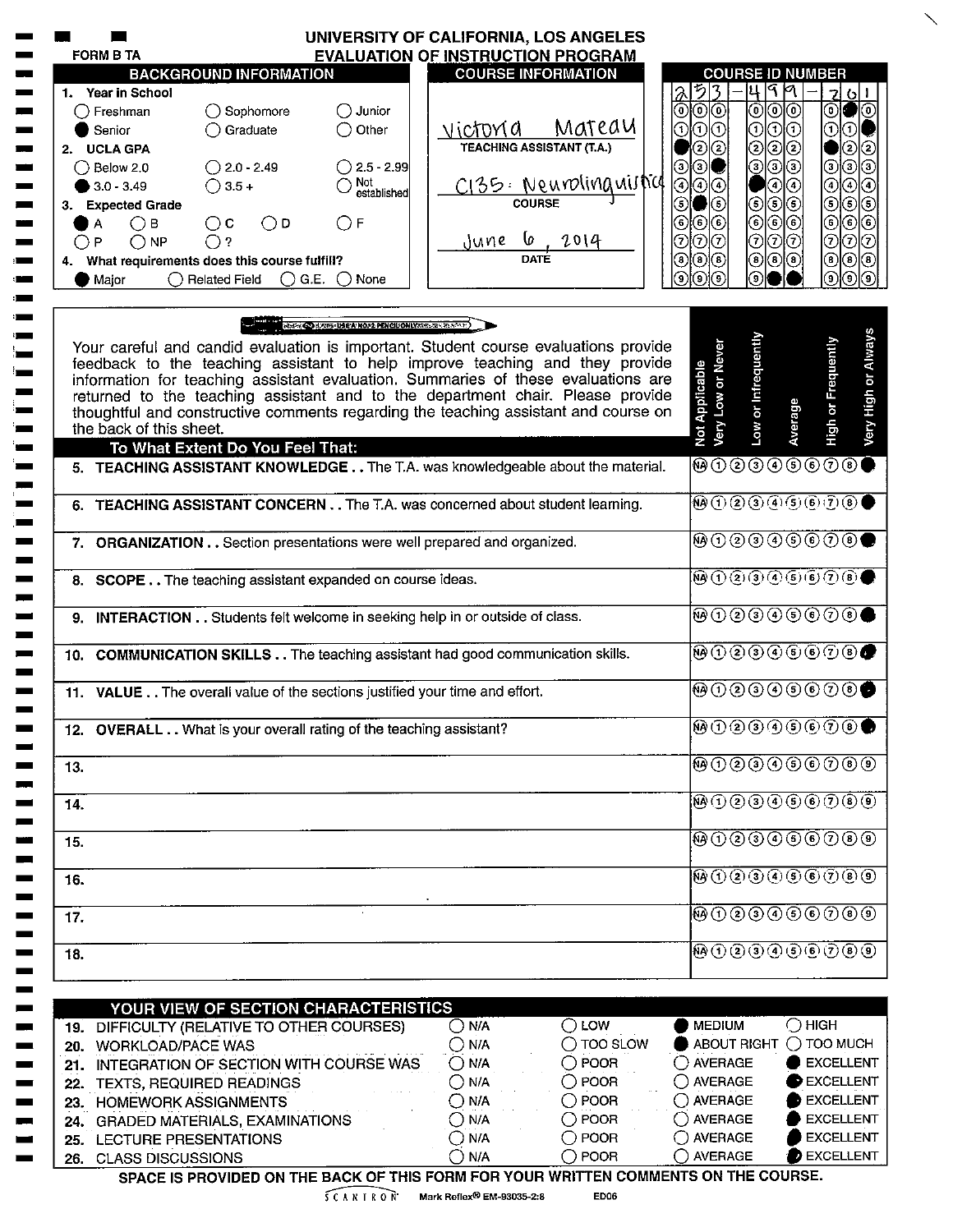Victoria has been the best IA live had at uccA. I've had her for the last 2 quarters and she is a constant resource for help she is very concerned about student learning and is olivery willing to help and provide feedback for papers. The<br>is also very approachable and live never felt scared in approaching her for help.

NOTE: Each year, the Academic Senate Committee on Teaching gives awards to outstanding faculty and teaching assistants. If you wish to nominate an instructor or teaching assistant for such an award, please contact the instructor's department.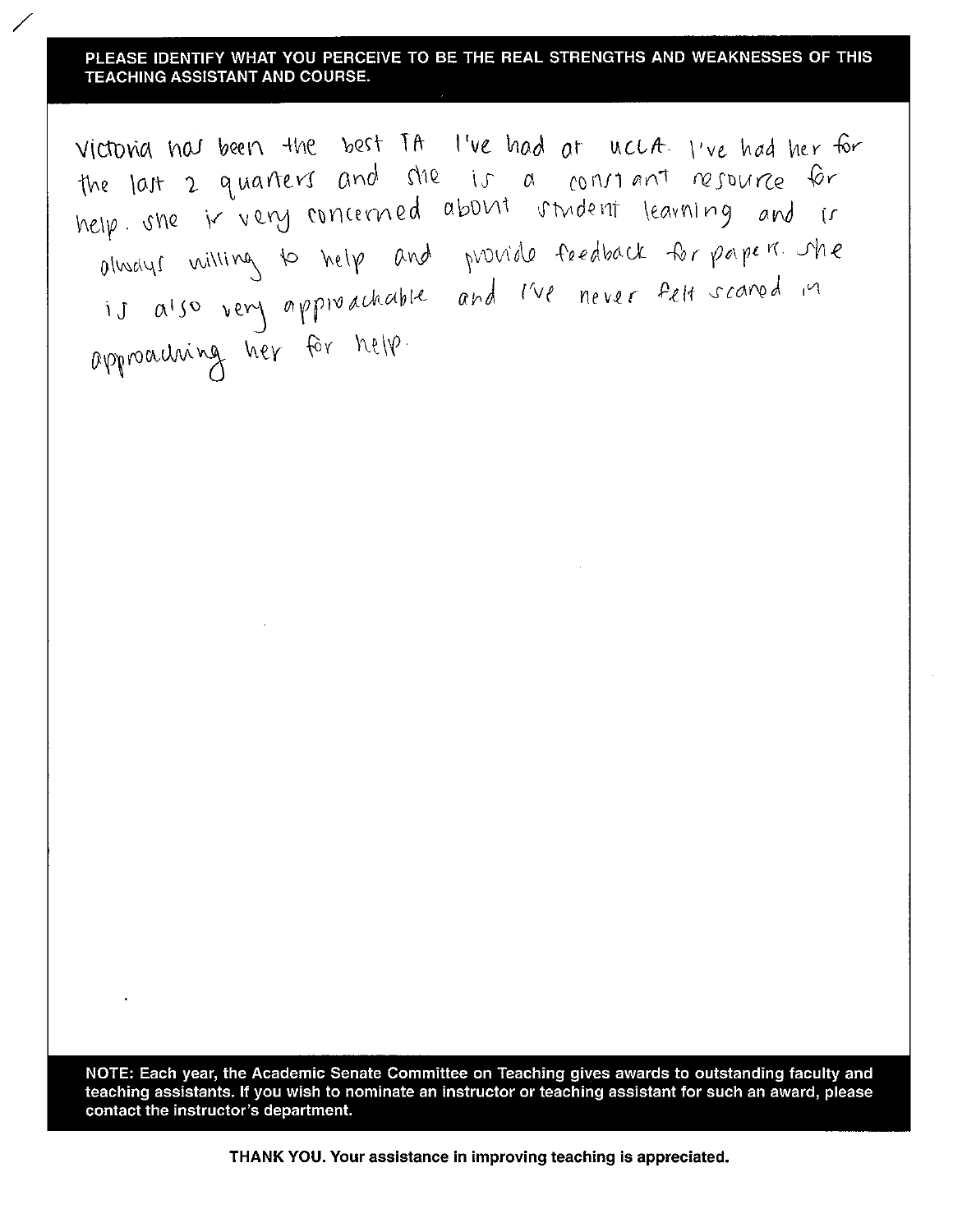| <b>FORM B TA</b>                                   |                                                                                     | UNIVERSITY OF CALIFORNIA, LOS ANGELES<br><b>EVALUATION OF INSTRUCTION PROGRAM</b> |                                    |                                                                                                                                                                                                                                                                                                                                                                                                                                                                                                                                                                                                                                                         |                                                         |
|----------------------------------------------------|-------------------------------------------------------------------------------------|-----------------------------------------------------------------------------------|------------------------------------|---------------------------------------------------------------------------------------------------------------------------------------------------------------------------------------------------------------------------------------------------------------------------------------------------------------------------------------------------------------------------------------------------------------------------------------------------------------------------------------------------------------------------------------------------------------------------------------------------------------------------------------------------------|---------------------------------------------------------|
|                                                    | <b>BACKGROUND INFORMATION</b>                                                       |                                                                                   | <b>COURSE INFORMATION</b>          |                                                                                                                                                                                                                                                                                                                                                                                                                                                                                                                                                                                                                                                         | <b>COURSE ID NUMBER</b>                                 |
| 1. Year in School                                  |                                                                                     |                                                                                   |                                    | 43                                                                                                                                                                                                                                                                                                                                                                                                                                                                                                                                                                                                                                                      | 499<br>거이                                               |
| $\bigcirc$ Freshman                                | $\bigcirc$ Sophomore<br>$\bigcirc$ Junior                                           |                                                                                   |                                    | 0 0<br>◉                                                                                                                                                                                                                                                                                                                                                                                                                                                                                                                                                                                                                                                | ಄಄಄<br>⊙∣●∣ତ                                            |
| <b>A</b> Senior                                    | $\bigcirc$ Graduate<br>$\bigcirc$ Other                                             | $\lambda$ idention                                                                | wew                                | 010<br>⊙                                                                                                                                                                                                                                                                                                                                                                                                                                                                                                                                                                                                                                                | 01010<br>OIO                                            |
| 2. UCLA GPA                                        |                                                                                     |                                                                                   | <b>TEACHING ASSISTANT (T.A.)</b>   | ව(ව                                                                                                                                                                                                                                                                                                                                                                                                                                                                                                                                                                                                                                                     | ಄಄಄<br>$\circled{2}$<br>Ø                               |
| $\bigcirc$ Below 2.0                               | $\bigcirc$ 2.0 - 2.49                                                               | $2.5 - 2.99$                                                                      |                                    | ⊚∣<br>☉<br>31∎                                                                                                                                                                                                                                                                                                                                                                                                                                                                                                                                                                                                                                          | ⊚⊚<br>$_{\odot}$<br>ම©                                  |
| $\bigcirc$ 3.0 - 3.49                              | $\bigcirc$ 3.5 +                                                                    | Not<br>established                                                                | 135                                | $\bullet$<br>④<br>಄                                                                                                                                                                                                                                                                                                                                                                                                                                                                                                                                                                                                                                     | $_{\odot}$<br>④⊙<br>಄                                   |
| 3. Expected Grade                                  |                                                                                     |                                                                                   | <b>COURSE</b>                      | O 6<br>(5                                                                                                                                                                                                                                                                                                                                                                                                                                                                                                                                                                                                                                               | © © ©<br>$\odot$<br>$\bigcirc$ $\bigcirc$               |
| <b>Q</b> B<br>( ) A                                | $\bigcirc$ D<br>$\bigcirc$ c<br>OЕ                                                  |                                                                                   |                                    | $\odot$<br>⊚∣⊙<br>◉                                                                                                                                                                                                                                                                                                                                                                                                                                                                                                                                                                                                                                     | ∣⊙∣⊙<br>$_{\odot}$<br>©∣⊙                               |
| $\bigcirc$ NP<br>◯Р                                | ∩?                                                                                  | 6/6/2014                                                                          |                                    | ⊙∣⊙<br> ⊙                                                                                                                                                                                                                                                                                                                                                                                                                                                                                                                                                                                                                                               | l⊙l⊙l⊙l<br>/⊙⊘<br>$\odot$                               |
|                                                    | 4. What requirements does this course fulfill?                                      |                                                                                   | DATE                               | $\circledast$<br>◉<br>(®) (®                                                                                                                                                                                                                                                                                                                                                                                                                                                                                                                                                                                                                            | (® ®<br>$\circledcirc$<br>$\circledast$                 |
| <b>A</b> Major                                     | $\bigcirc$ G.E. $\bigcirc$ None<br>$\bigcirc$ Related Field                         |                                                                                   |                                    | จิ<br>ົງ)<br>(၁)<br>໌ອົ                                                                                                                                                                                                                                                                                                                                                                                                                                                                                                                                                                                                                                 | ര<br>⊚                                                  |
|                                                    |                                                                                     |                                                                                   |                                    |                                                                                                                                                                                                                                                                                                                                                                                                                                                                                                                                                                                                                                                         |                                                         |
|                                                    |                                                                                     | <b>WEEK CONSIDER NOTE FENCIFONLY MESSES FOR</b>                                   |                                    |                                                                                                                                                                                                                                                                                                                                                                                                                                                                                                                                                                                                                                                         |                                                         |
|                                                    | Your careful and candid evaluation is important. Student course evaluations provide |                                                                                   |                                    |                                                                                                                                                                                                                                                                                                                                                                                                                                                                                                                                                                                                                                                         |                                                         |
|                                                    | feedback to the teaching assistant to help improve teaching and they provide        |                                                                                   |                                    |                                                                                                                                                                                                                                                                                                                                                                                                                                                                                                                                                                                                                                                         |                                                         |
|                                                    | information for teaching assistant evaluation. Summaries of these evaluations are   |                                                                                   |                                    |                                                                                                                                                                                                                                                                                                                                                                                                                                                                                                                                                                                                                                                         |                                                         |
|                                                    | returned to the teaching assistant and to the department chair. Please provide      |                                                                                   |                                    |                                                                                                                                                                                                                                                                                                                                                                                                                                                                                                                                                                                                                                                         |                                                         |
| the back of this sheet.                            | thoughtful and constructive comments regarding the teaching assistant and course on |                                                                                   |                                    | Low or Intrequently<br>Very Low or Never<br>Not Applicable                                                                                                                                                                                                                                                                                                                                                                                                                                                                                                                                                                                              | High or Frequently<br>Average                           |
|                                                    | To What Extent Do You Feel That:                                                    |                                                                                   |                                    |                                                                                                                                                                                                                                                                                                                                                                                                                                                                                                                                                                                                                                                         |                                                         |
|                                                    | 5. TEACHING ASSISTANT KNOWLEDGE The T.A. was knowledgeable about the material.      |                                                                                   |                                    | <b>@0000000@</b>                                                                                                                                                                                                                                                                                                                                                                                                                                                                                                                                                                                                                                        |                                                         |
|                                                    | 6. TEACHING ASSISTANT CONCERN The T.A. was concerned about student learning.        |                                                                                   |                                    | <b>10000000000</b>                                                                                                                                                                                                                                                                                                                                                                                                                                                                                                                                                                                                                                      |                                                         |
|                                                    |                                                                                     |                                                                                   |                                    |                                                                                                                                                                                                                                                                                                                                                                                                                                                                                                                                                                                                                                                         |                                                         |
|                                                    | 7. ORGANIZATION Section presentations were well prepared and organized.             |                                                                                   |                                    | $\overline{\omega} \overline{0} \overline{2} \overline{3} \overline{4} \overline{5} \overline{6} \overline{0} \overline{0}$                                                                                                                                                                                                                                                                                                                                                                                                                                                                                                                             |                                                         |
|                                                    | 8. SCOPE The teaching assistant expanded on course ideas.                           |                                                                                   |                                    | $\begin{array}{ c c c }\hline \text{\textcircled{\tiny{\textcirc}}}~\text{\textcircled{\tiny{\textcirc}}}~\text{\textcircled{\tiny{\textcirc}}}~\text{\textcircled{\tiny{\textcirc}}}~\text{\textcircled{\tiny{\textcirc}}}~\text{\textcircled{\tiny{\textcirc}}}~\text{\textcircled{\tiny{\textcirc}}}~\text{\textcircled{\tiny{\textcirc}}}~\text{\textcircled{\tiny{\textcirc}}}~\text{\textcircled{\tiny{\textcirc}}}~\text{\textcircled{\tiny{\textcirc}}}~\text{\textcircled{\tiny{\textcirc}}}~\text{\textcircled{\tiny{\textcirc}}}~\text{\textcircled{\tiny{\textcirc}}}~\text{\textcircled{\tiny{\textcirc}}}~\text{\textcircled{\tiny{\text$ |                                                         |
|                                                    | 9. INTERACTION Students felt welcome in seeking help in or outside of class.        |                                                                                   |                                    | $\textcircled{\tiny 0}$ 0000000                                                                                                                                                                                                                                                                                                                                                                                                                                                                                                                                                                                                                         |                                                         |
|                                                    |                                                                                     |                                                                                   |                                    |                                                                                                                                                                                                                                                                                                                                                                                                                                                                                                                                                                                                                                                         |                                                         |
|                                                    | 10. COMMUNICATION SKILLS The teaching assistant had good communication skills.      |                                                                                   |                                    | $\begin{picture}(45,10) \put(0,0){\line(1,0){10}} \put(15,0){\line(1,0){10}} \put(15,0){\line(1,0){10}} \put(15,0){\line(1,0){10}} \put(15,0){\line(1,0){10}} \put(15,0){\line(1,0){10}} \put(15,0){\line(1,0){10}} \put(15,0){\line(1,0){10}} \put(15,0){\line(1,0){10}} \put(15,0){\line(1,0){10}} \put(15,0){\line(1,0){10}} \put(15,0){\line(1$                                                                                                                                                                                                                                                                                                     |                                                         |
|                                                    | 11. VALUE The overall value of the sections justified your time and effort.         |                                                                                   |                                    | $\textcircled{\tiny{0}}$ 0000 $\textcircled{\tiny{0}}$ 00                                                                                                                                                                                                                                                                                                                                                                                                                                                                                                                                                                                               |                                                         |
|                                                    | 12. OVERALL What is your overall rating of the teaching assistant?                  |                                                                                   |                                    | ଊ①②③④⑤⑥⑦®●                                                                                                                                                                                                                                                                                                                                                                                                                                                                                                                                                                                                                                              |                                                         |
| 13.                                                |                                                                                     |                                                                                   |                                    | 0000000000                                                                                                                                                                                                                                                                                                                                                                                                                                                                                                                                                                                                                                              |                                                         |
| 14.                                                |                                                                                     |                                                                                   |                                    | $\overline{\mathbb{\Theta} \oplus \mathbb{\Theta} \oplus \mathbb{\Theta} \oplus \mathbb{\Theta} \oplus \mathbb{\Theta}}$                                                                                                                                                                                                                                                                                                                                                                                                                                                                                                                                |                                                         |
|                                                    |                                                                                     |                                                                                   |                                    | $\overline{\mathbf{w}}$ 00000000                                                                                                                                                                                                                                                                                                                                                                                                                                                                                                                                                                                                                        |                                                         |
| 15.                                                |                                                                                     | $\mathcal{I}$                                                                     |                                    |                                                                                                                                                                                                                                                                                                                                                                                                                                                                                                                                                                                                                                                         |                                                         |
| 16.                                                |                                                                                     |                                                                                   |                                    | $\overline{\mathbf{W}}\oplus\overline{\mathbf{O}}$ (2) (3) (4) (5) $\oplus$ (5) (6) (9)                                                                                                                                                                                                                                                                                                                                                                                                                                                                                                                                                                 |                                                         |
| 17.                                                |                                                                                     |                                                                                   |                                    | $\overline{\mathbf{\Theta} \oplus \mathbb{O} \otimes \mathbb{O} \oplus \mathbb{O} \otimes \mathbb{O}}$                                                                                                                                                                                                                                                                                                                                                                                                                                                                                                                                                  |                                                         |
| 18.                                                |                                                                                     |                                                                                   |                                    | <b>@000000000</b>                                                                                                                                                                                                                                                                                                                                                                                                                                                                                                                                                                                                                                       |                                                         |
|                                                    |                                                                                     |                                                                                   |                                    |                                                                                                                                                                                                                                                                                                                                                                                                                                                                                                                                                                                                                                                         |                                                         |
|                                                    | YOUR VIEW OF SECTION CHARACTERISTICS                                                |                                                                                   |                                    |                                                                                                                                                                                                                                                                                                                                                                                                                                                                                                                                                                                                                                                         |                                                         |
|                                                    | 19. DIFFICULTY (RELATIVE TO OTHER COURSES)                                          | $\bigcirc$ N/A                                                                    | $\bigcirc$ LOW                     | $\bigcirc$ MEDIUM                                                                                                                                                                                                                                                                                                                                                                                                                                                                                                                                                                                                                                       | $\bullet$ HIGH                                          |
| 20. WORKLOAD/PACE WAS                              |                                                                                     | $\bigcirc$ N/A                                                                    | $\bigcap$ TOO SLOW                 | $\bullet$ ABOUT RIGHT $\bigcirc$ TOO MUCH                                                                                                                                                                                                                                                                                                                                                                                                                                                                                                                                                                                                               |                                                         |
|                                                    | 21. INTEGRATION OF SECTION WITH COURSE WAS                                          | $\bigcirc$ N/A                                                                    | $\bigcirc$ POOR                    | $\bigcirc$ average                                                                                                                                                                                                                                                                                                                                                                                                                                                                                                                                                                                                                                      | EXCELLENT                                               |
|                                                    |                                                                                     | $\bigcirc$ N/A                                                                    | $\bigcirc$ POOR                    | $\bigcap$ AVERAGE                                                                                                                                                                                                                                                                                                                                                                                                                                                                                                                                                                                                                                       | EXCELLENT                                               |
|                                                    |                                                                                     | $\bigcirc$ N/A                                                                    | $\bigcirc$ POOR                    | $\bigcirc$ AVERAGE                                                                                                                                                                                                                                                                                                                                                                                                                                                                                                                                                                                                                                      | EXCELLENT                                               |
| 22. TEXTS, REQUIRED READINGS                       |                                                                                     |                                                                                   |                                    |                                                                                                                                                                                                                                                                                                                                                                                                                                                                                                                                                                                                                                                         |                                                         |
| 23. HOMEWORK ASSIGNMENTS                           |                                                                                     |                                                                                   |                                    |                                                                                                                                                                                                                                                                                                                                                                                                                                                                                                                                                                                                                                                         |                                                         |
|                                                    | 24. GRADED MATERIALS, EXAMINATIONS                                                  | $\bigcirc$ N/A                                                                    | $\bigcirc$ POOR                    | $\bigcirc$ AVERAGE                                                                                                                                                                                                                                                                                                                                                                                                                                                                                                                                                                                                                                      |                                                         |
| 25. LECTURE PRESENTATIONS<br>26. CLASS DISCUSSIONS |                                                                                     | $\bigcirc$ N/A<br>$\bigcap$ N/A                                                   | $\bigcirc$ POOR<br>$\bigcirc$ POOR | <b>O</b> AVERAGE<br>$\bigcap$ AVERAGE                                                                                                                                                                                                                                                                                                                                                                                                                                                                                                                                                                                                                   | EXCELLENT<br>$\bigcirc$ excellent<br><b>C</b> EXCELLENT |

 $SCAN$  T R O  $\tilde{N}$  Mark Reflex<sup>®</sup> EM-93035-2:8

ED06